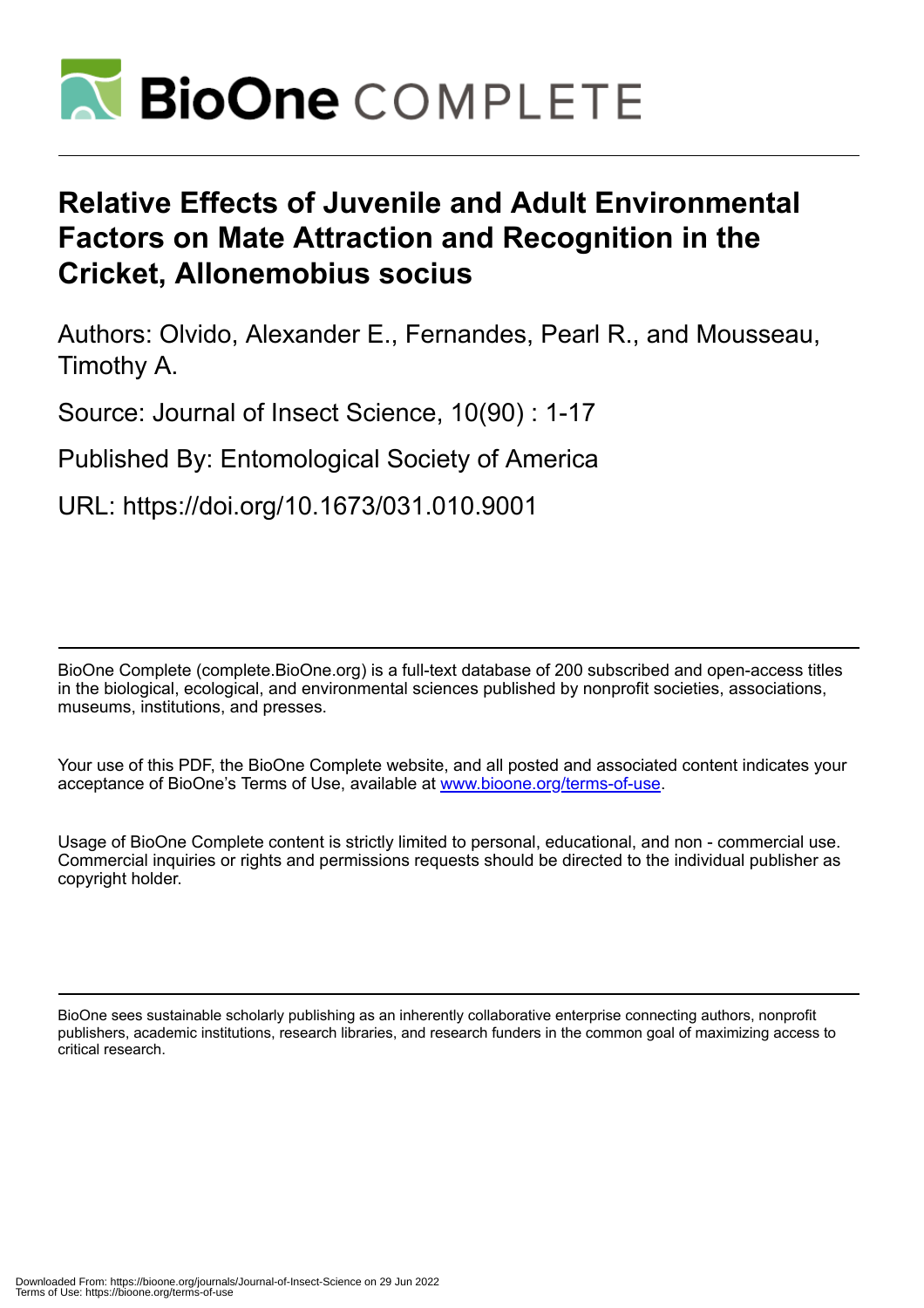

# **Relative effects of juvenile and adult environmental factors on mate attraction and recognition in the cricket,**  *Allonemobius socius*

Alexander E. Olvido<sup>1,3a\*</sup>, Pearl R. Fernandes<sup>2b</sup>, and Timothy A. Mousseau<sup>3c</sup>

1 Division of Science, Gainesville State College (Oconee campus), 1201 Bishop Farms Parkway, Watkinsville, Georgia, 30677, USA

 $^2$ Division of Science, Mathematics and Engineering, University of South Carolina Sumter,

Sumter, South Carolina, 29150, USA

<sup>3</sup>Department of Biological Sciences, University of South Carolina – Columbia, Columbia, South Carolina, 29208, USA

# **Abstract**

Finding a mate is a fundamental aspect of sexual reproduction. To this end, specific-mate recognition systems (SMRS) have evolved that facilitate copulation between producers of the mating signal and their opposite-sex responders. Environmental variation, however, may compromise the efficiency with which SMRS operate. In this study, the degree to which seasonal climate experienced during juvenile and adult life-cycle stages affects the SMRS of a cricket, *Allonemobius socius* (Scudder) (Orthoptera: Gryllidae) was assessed. Results from two-choice behavioral trials suggest that adult ambient temperature, along with population and family origins, mediate variation in male mating call, and to a lesser extent directional response of females for those calls. Restricted maximum-likelihood estimates of heritability for male mating call components and for female response to mating call appeared statistically nonsignificant. However, appreciable "maternal genetic effects" suggest that maternal egg provisioning and other indirect maternal determinants of the embryonic environment significantly contributed to variation in male mating call and female response to mating calls. Thus, environmental factors can generate substantial variation in *A. socius* mating call, and, more importantly, their marginal effect on female responses to either fast-chirp or long-chirp mating calls suggest negative fitness consequences to males producing alternative types of calls. Future studies of sexual selection and SMRS evolution, particularly those focused on hybrid zone dynamics, should take explicit account of the loose concordance between signal producers and responders suggested by the current findings.

**Keywords:** heritability, maternal effect, mating call, Orthoptera, phonotaxis, reaction norm **Abbreviations: SMRS**, specific-mate recognition systems; *crat*,chirp rate; *ppc*, pulses per chirp; *cdur*, chirp duration; *dfrq*, dominant frequency; *init,* initial choice; *lngr*, loitering behavior; **MTDFREML**, multiple trait derivative-free restricted maximum likelihood Correspondence: a<sup>\*</sup> aolvido@gsc.edu, <sup>b</sup> pefernan@uscsumter.edu, c mousseau@sc.edu, \* Corresponding author **Associate Editor:** H. Fred Nijhout was editor of this paper. **Received:** 28 May 2008, **Accepted:** 11 June 2009 **Copyright :** This is an open access paper. We use the Creative Commons Attribution 3.0 license that permits unrestricted use, provided that the paper is properly attributed. **ISSN:** 1536-2442 | Vol. 10, Number 90 **Cite this paper as:** Olvido AE, Fernandes PR, Mousseau TA. 2010. Relative effects of juvenile and adult environmental factors on mate attraction and recognition in the cricket, *Allonemobius socius*. *Journal of Insect Science* 10:90 available online: insectscience.org/10.90

Journal of Insect Science | www.insectscience.org 1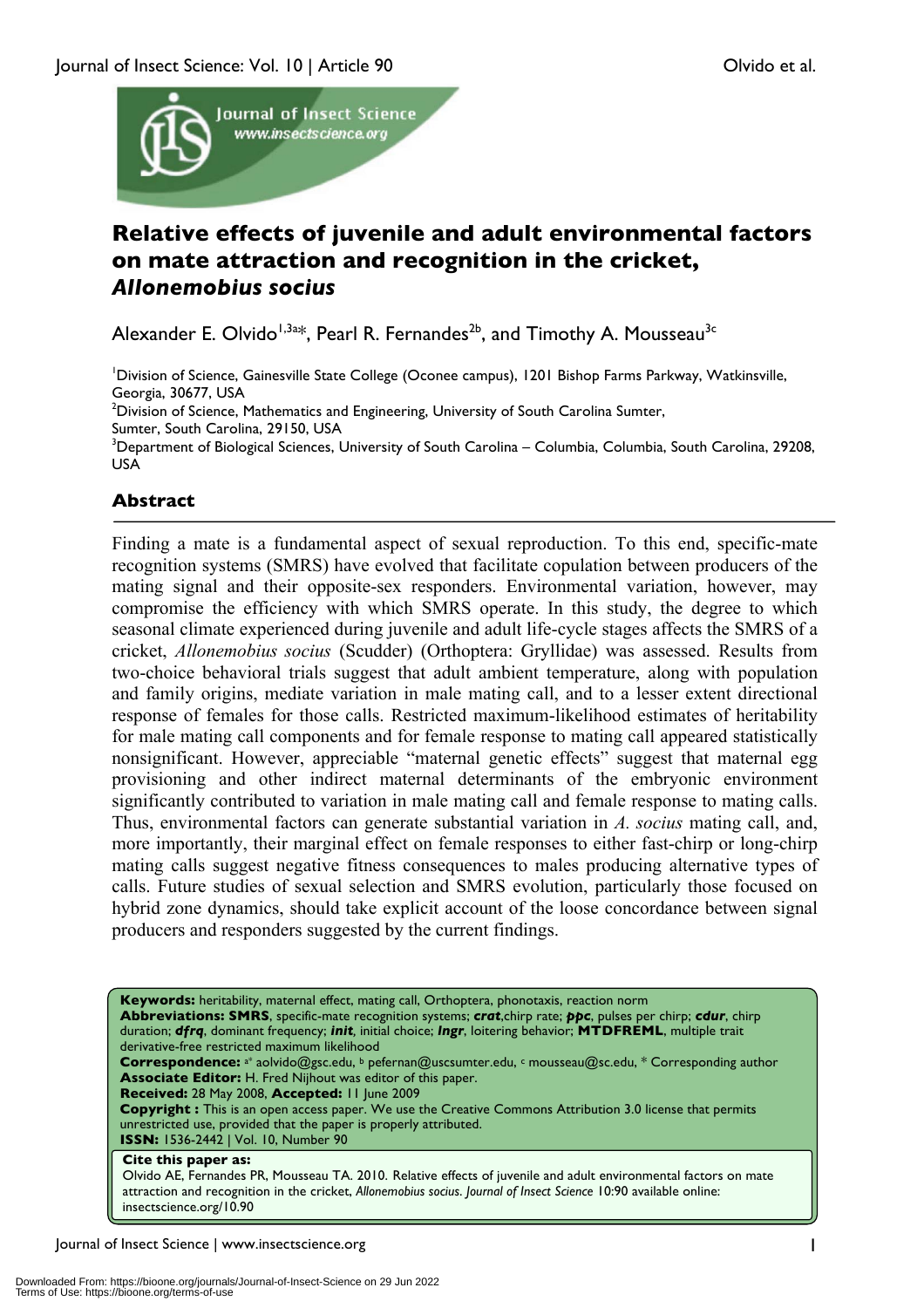# **Introduction**

A well-supported idea for mate discrimination is avoidance of unfit hybrids. In birds, for example, genetically based courtship display traits may have evolved to prevent heterospecific mating that likely yields hybrid offspring with lower-thanaverage fitness (Dobzhansky 1937). While appearing to explain many contemporary patterns of reproductive isolation, Dobzhansky's theory of isolating mechanisms sheds little light on sexual selection and its possible role in speciation, especially in the common case where related species overlap in their geographic distributions (Andersson 1994).

In contrast, the specific-mate recognition concept puts forth the notion that secondary sexual traits evolved to promote the pairing of compatible genotypes, e.g. coordination of mating signal and intraspecific responders (Paterson 1985). Hence, behaviors such as courtship displays can signal sexual readiness to genetically compatible individuals in a population, with the probable result that such matings produce high-fitness offspring. Unlike the avoidance-of-unfit-hybrids explanation, specific-mate recognition provides a conceptually straight-forward framework for studying sexual selection within a species and initiation of the speciation process (Andersson 1994).

The southern ground cricket, *Allonemobius socius* (Orthoptera: Gryllidae), presents opportunities for investigating the evolution of a specific-mate recognition system (SMRS). A small (less than 2 cm in anterior-posterior length) terrestrial insect, *A. socius* inhabits fields and woodlands throughout the southeastern region of North America (Howard and Furth 1986).

Allozyme studies indicated *A. socius* forms part of a complex of two sister species meeting in a hybrid zone from southern New Jersey through Illinois (~40° latitude) (Howard and Furth 1986; Howard and Waring 1991). While genital morphology and mating behavior prove useful in characterizing other insects (Walker 1957; Lloyd 1984; Bonduriansky 2001), no such clear distinctions exist between *A. socius* and its more northern congener, *A. fasciatus* (Howard and Furth 1986; Veech et al. 1996). Currently, the only quick and reliable method to distinguish the two species in the wild is collecting by geographic site (Howard and Furth 1986; DJ Howard New Mexico State University (Las Cruces, NM), personal communication).

Given its widespread North American distribution, *A. socius* varies substantially in development rate, morphology, and reproductive behavior (Mousseau and Roff 1989, 1995). Northern *A. socius* populations produce one generation per year, while more southern populations produce two or more (Howard and Furth 1986; Walker and Masaki 1989; Mousseau and Roff 1989; Mousseau 1991). Like in other gryllids, *A. socius* males stridulate, or rub their forewings together, to emit a chirp-like mating call that functions as a signal to nearby females of the male's readiness to mate. While the immediate effects of ambient temperature on insect mating calls are well-known, i.e. since Brooks (1882) and Dolbear (1897), only recently have researchers begun to explore how environmental variation during the juvenile stages of the life cycle might shape reproductive behavioral reaction norms, e.g. degree to which male mating call varies systematically with ambient temperature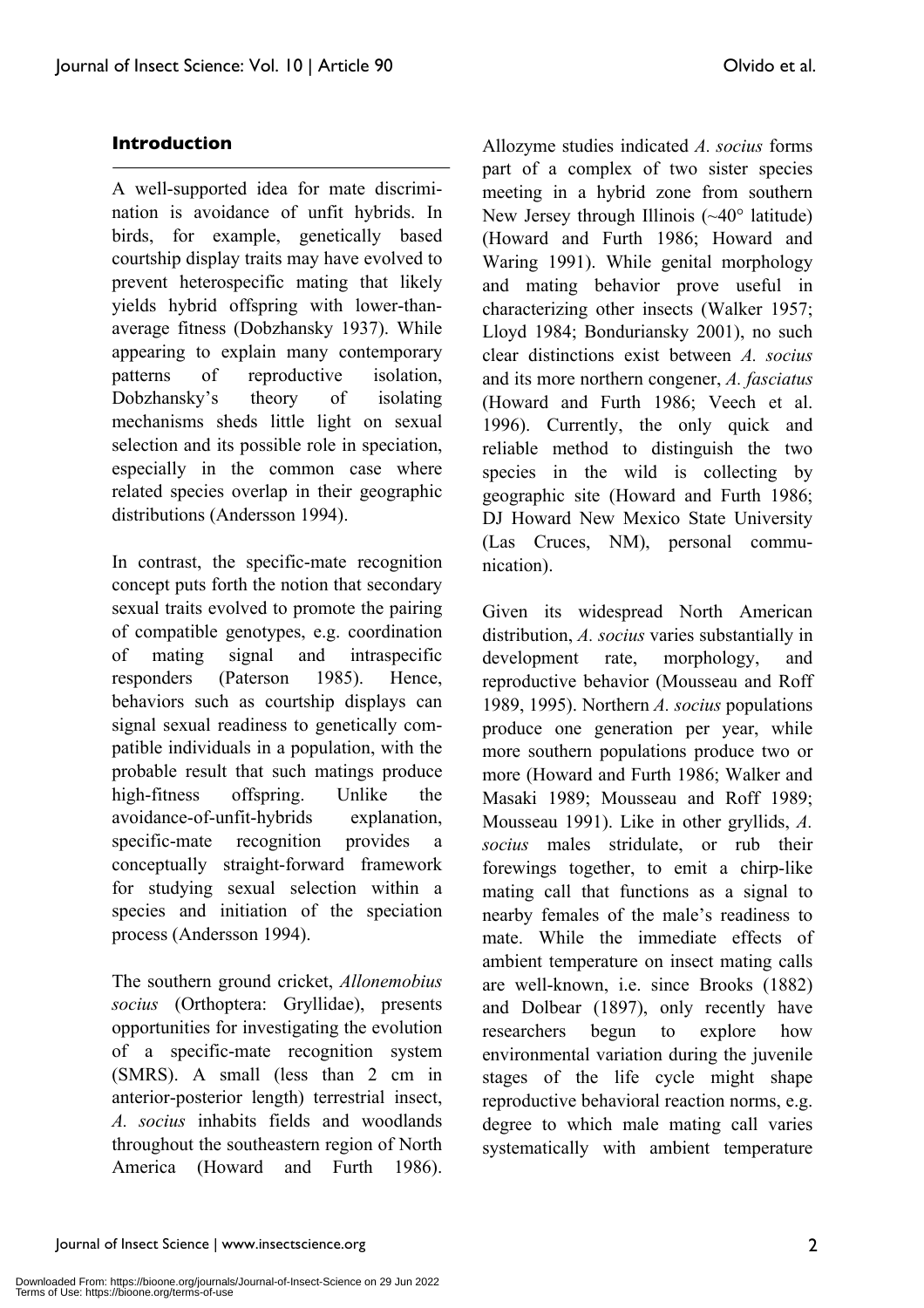(Whitesell and Walker 1978; Olvido and Mousseau 1995; Grace and Shaw 2004).

Environmental variation might also affect female responses to male mating call. Olvido and Wagner (2004) showed that *A. socius* females preferred experimentally manipulated long-chirp mating calls, i.e. those with above-average chirp duration, and paid surprisingly little attention to variation in chirp rate, i.e. the number of chirps per seconds in a mating call. Since chirp duration and other components of *A. socius* male mating call vary with temperature and rearing environment (Olvido and Mousseau 1995), it is quite possible that female preferences also vary with ambient temperature and/or rearing environment.

In this study, the effects of genetic and nongenetic factors on the SMRS of *A. socius* were examined as a continuing effort to assess, ultimately, their contributions to this species' persistent hybridization with *A. fasciatus*. the hypothesis of environmentally mediated phenotypic and genetic coupling between male mating call and relative preference of females for mating call was tested by, first, rearing split broods of *A. socius* juveniles in different laboratory "seasonal" environments and, later, analyzing their sex-specific behaviors across different ambient temperatures. If, indeed, the current *A. fasciatus-A. socius* hybrid zone is maintained primarily by *A. socius* females migrating northward into *A. fasciatus* populations and mating preferentially with *A. fasciatus* males, then a weakly evolved SMRS would be expected in *A. socius*, i.e. weak or absent phenotypic and/or genetic coupling between *A. socius* mating call and female relative preference for mating call, all else being equal. However, if the *A. fasciatus-A. socius* hybrid zone persists mainly for reasons

other than promiscuous *A. socius* females mating with heterospecifics, then significant phenotypic and/or genetic coupling between *A. socius* mating call and female relative preference for mating call would be expected.

# **Methods**

# **Field collection and animal husbandry**

Cricket stocks were derived from individuals collected from two sites located approximately 170 km apart (in Columbia and Travelers' Rest, South Carolina, USA). Gravid field-caught females were housed singly and allowed to oviposit *ad libitum* in cheesecloth. Field-caught juveniles were reared in several small-group cages and maintained in the laboratory at 31º C with a 15-hr daily light cycle, or DLC. From each maternal line (established either from fieldcaught gravid females or from singly paired males and females that had matured under laboratory conditions), the following generation was reared exclusively at 31º C and a 15-hr DLC to minimize any confounding genotype-by-environment interactions in subsequent phenotypic analyses.

For the second laboratory-reared generation (i.e. two generations removed from the field), one-half of a brood of newly hatched nymphs was reared exclusively under spring-like conditions (24º C, 11-hr DLC) in several small-group cages and, simultaneously, the other half exclusively under summer-like conditions (31º C, 15-hr DLC) in several small-group cages. As in previous generations, females were separated from males before the penultimate juvenile stage to assure virginity of subjects in the ensuing behavioral assays. Adult crickets were maintained at temperatures and photoperiods of their respective "juvenile"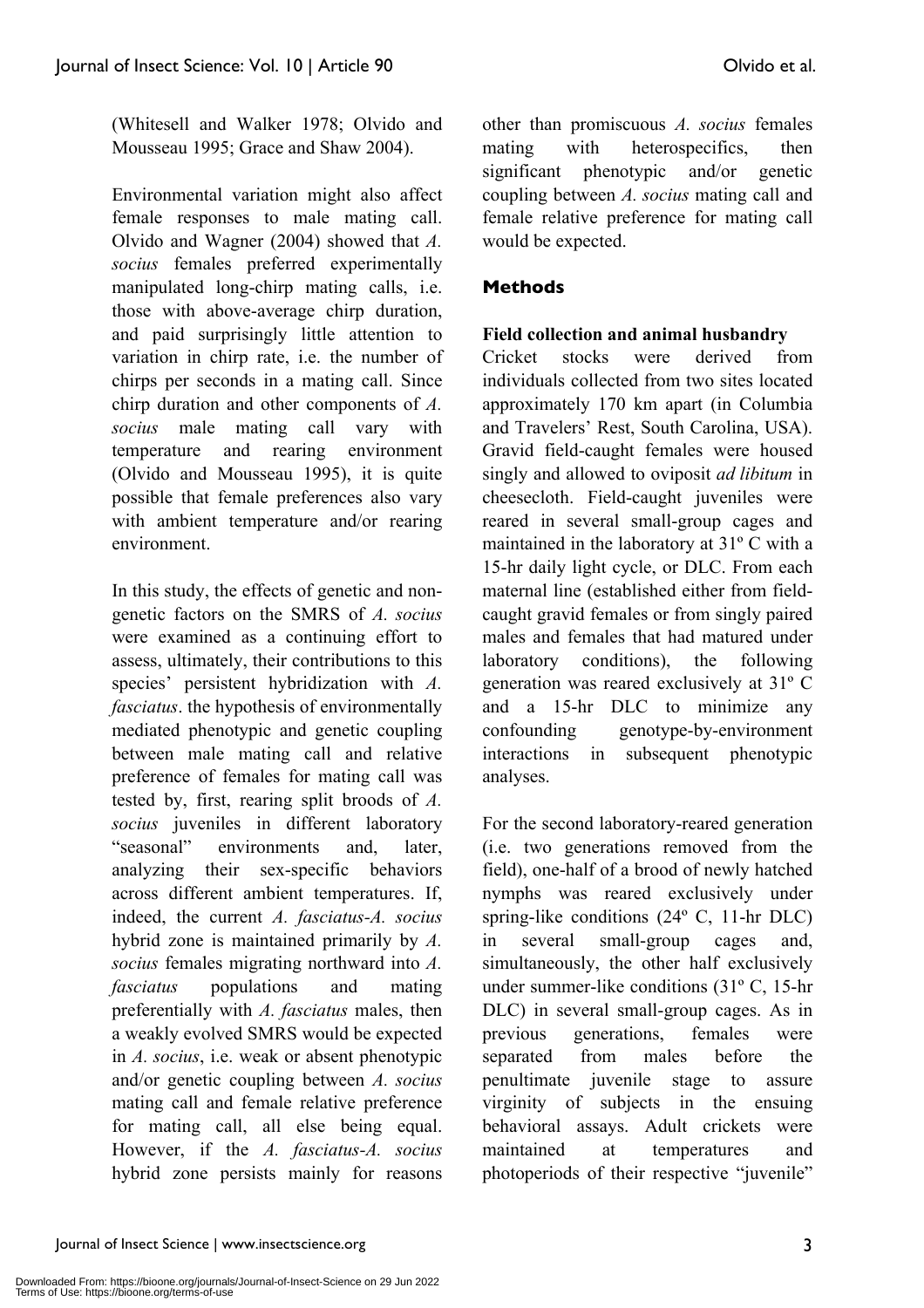environments through all experimental trials.

# **Measuring cricket sexual behaviors**

Each male cricket was allowed 5-20 minutes to acclimate to a particular ambient temperature before its continuously produced mating call was recorded at that temperature in an echo-dampened chamber. In total, 424 males (1-5 weeks from adult emergence) were recorded calling at 24º, 28º, and 31º C. A haphazardly chosen 10 second sample of each mating call was later imported to a desktop computer as an 8-bit, 22-kHz WAV file and analyzed with "Spectrogram 2.2" (©1994, RS Horne) and "Wave for Windows 2.03" (©1993, Turtle Beach Systems, www.turtlebeach.com ) graphical analysis software. The four mating call components of interest were chirp rate (*crat*, number of chirps per second), pulses per chirp (*ppc*, number of acoustic pulses per chirp), chirp duration (*cdur*, number of seconds from beginning to end of each chirp), and dominant frequency (*dfrq*, frequency of oscillation at peak power spectral density).

Which mating call to use in phonotaxis trials was determined beforehand via principal components analysis (i.e. PRINCOMP procedure in SAS/STAT) of the four mating call components mentioned above. For each population, the two unmanipulated mating calls having their first principal component (= PC1, which explained 54% of total variation in mating call) most closely match the mean PC1 of males calling at 24° C and at 31° C ("cold" and "hot" songs, respectively) were chosen. Analysis of eigenvectors indicated that *crat* and *cdur* both loaded equally well on PC1, but from opposite directions (-0.505 for *crat* and 0.508 for *cdur*), whereas eigenvectors for *ppc* and *dfrq* were lower (0.382 and -0.386, respectively). Thus, the

chosen stimuli seemed to differ mainly in chirp rate and chirp duration, which were also strongly correlated with each other  $(r =$ -0.4989).

Each singly tested female cricket (1-5 weeks after adult emergence) experienced simultaneous playback of "hot" and "cold" call stimuli (standardized to 70 db SPL at approximately 1 m from each speaker) through two three-minute trials — once at 24º C and, several days later, again at 31º C (after a 5- to 20-minute acclimation period for each trial). For each test subject at each ambient temperature, left-right orientation of speakers was randomized in the square  $(1.44-m^2)$  floor area) anechoic observation chamber such that a left-corner speaker would broadcast a "hot" mating call in one trial before being switched in a subsequent trial with the other speaker broadcasting a "cold" mating call at the adjacent corner. Given the initially large sample size  $($  > 300 females) and labor-intensive nature of measuring phonotaxis, 3-7 days were allowed between repeated observations. Positive phonotaxis was scored when the test subject approached within 30 cm of a speaker. The freely accessible space between speakers (approximately 45 cm in width) assured that female phonotaxis was measured independently of either call stimulus. Through 1086 playback trials videotaped under low-intensity red light (to minimize any confounding visual cues), 300 females yielded score-able phonotaxis.

Female response to call stimuli was characterized in two different ways. First, phonotaxis was quantified as the inverse of time elapsed (in seconds) for a female test subject to approach its first speaker, i.e. initial choice (*init*): Positive initial-choice scores indicated attraction to the speaker broadcasting (exclusively) a "hot" mating call, while negative scores indicated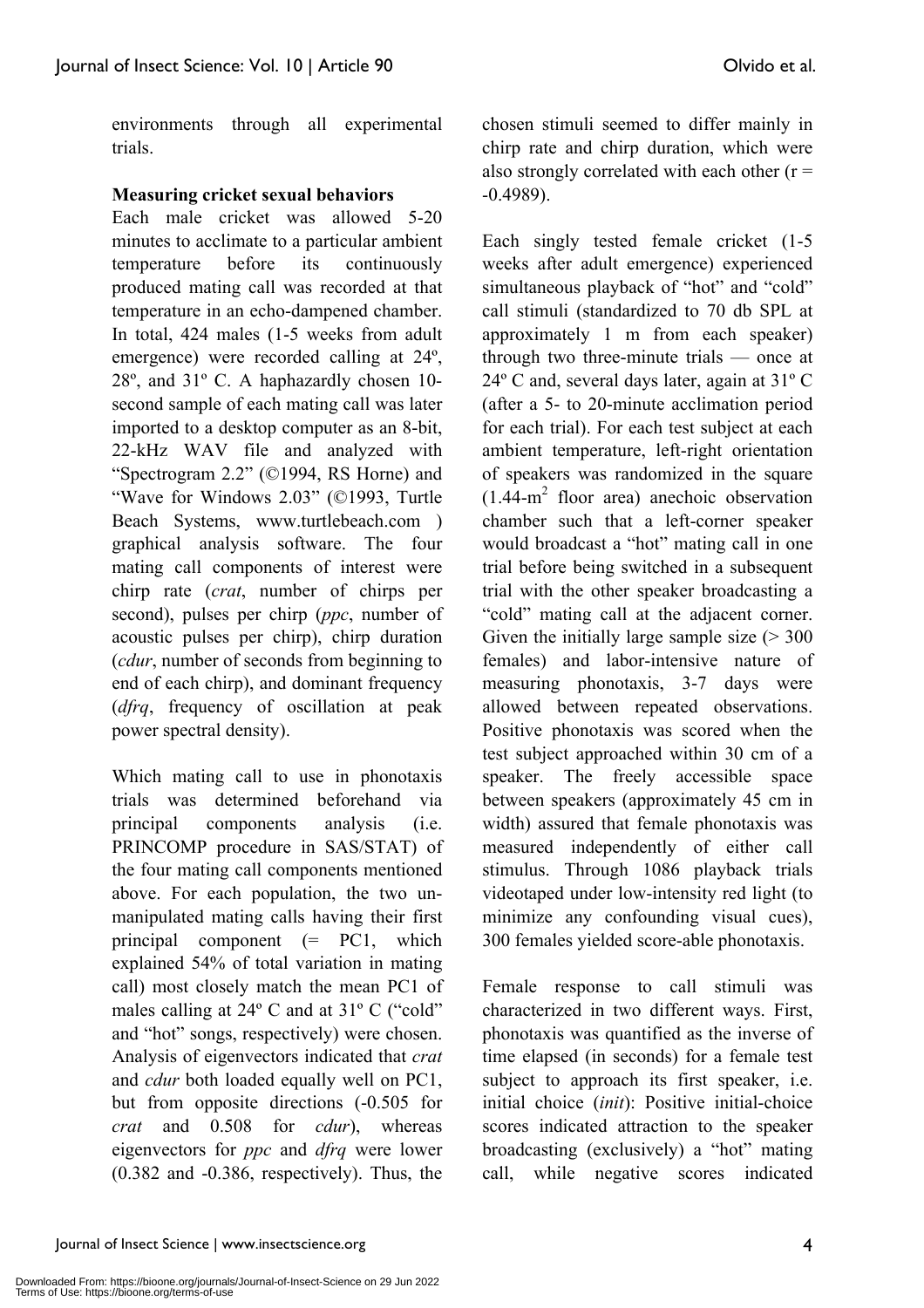attraction to one broadcasting (exclusively) a "cold" mating call, regardless of relative orientation of speakers. Initial choice, thus, appeared to measure a female *A. socius*'s general degree of attentiveness to "hot" and "cold" variations of intraspecific mating call.

Alternatively, female phonotaxis was quantified as the difference in time (in seconds) a female test subject loitered between the two speakers playing their respective call stimuli simultaneously: Positive loitering behavior scores indicated greater time spent within 30 cm of the speaker broadcasting exclusively the "hot" mating call, and negative scores indicated greater time spent within 30 cm of the speaker broadcasting exclusively the "cold" mating call, regardless of relative orientation of speakers. Thus, loitering behavior (*lngr*) appeared to measure relative strength of directional preference of females for either the "hot" or "cold" mating call stimulus.

As a matter of clarification, the measurement of relative preferences presumed that, given the audible and quantifiable differences in "hot" versus "cold" call stimuli, our female test subjects would prefer one or the other call stimulus type. The main issue was assessing how malleable a female's relative preference might be, as relative preference may reflect a female's absolute preference for male calls of a specific chirp rate, chirp duration, etc. Assessing the malleability of female absolute preferences or the relative importance for individual mating call components will require a far greater investment of resources than was possible in the current work.

To discount a possible left- versus rightside walking bias in *A. socius* females, each test subject was allowed to wander in the observation chamber without playback of call stimuli. For each test subject, silent trials were conducted in random order with respect to phonotaxis trials and also under red-light conditions, but at room temperature (25-27º C). The magnitude of walking side bias was quantified as a proportion of the total time within a threeminute observation period that a test subject loitered within 30 cm of either silent speaker  $[(t_{\text{LEFT}} - t_{\text{RIGHT}})/(t_{\text{LEFT}} + t_{\text{RIGHT}})].$ Positive scores indicated for left-side wandering bias, and negative scores indicated right-side wandering bias. Females failing to approach either silent speaker within the alloted three minutes were excluded from further analysis (sample size in silent trials,  $n_{TRIAL0}$ , was 114 females).

# **Phenotypic analyses of adult behaviors**

To minimize bias from genotype-byenvironment interactions, all phenotypic analyses of reproductive behavior was limited to sexually mature crickets from the second laboratory-reared generation. Borrowing a technique from a van der Waerden normal scores analysis (Conover 1999), all raw variates were transformed to their normalized ranks before performing analysis-of-variance, or ANOVA, testing (see also Olvido and Wagner 2004). Hence, the phenotypic analyses explicitly satisfy two fundamental assumptions of ANOVA models, namely that all treatments for a given factor share a common mean (here, overall  $\mu = 0$ ) and have comparable variance (i.e. overall  $s^2$  approximates unity).

To facilitate analysis of female relative preference for mating call, and as dictated by the repeated-measures design, a crossnested ANOVA was created with one repeated factor: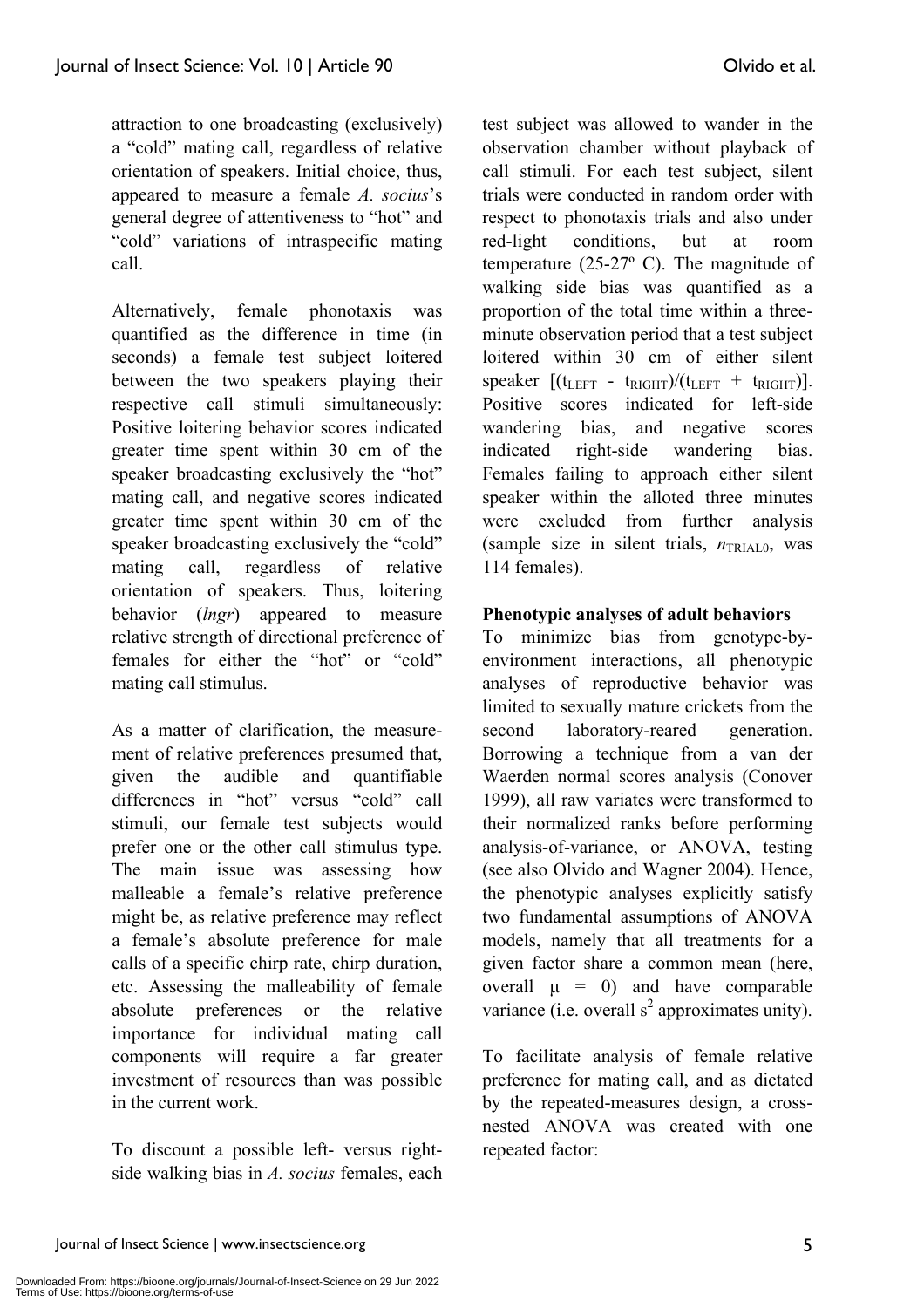#### Journal of Insect Science: Vol. 10 | Article 90 Olvido et al.

$$
\begin{aligned} Y_{ijklm} = \mu_{\ldots\ldots} + A du_i + J u v_j + Pop_k + F a m_{l(k)} + Ind_{m(kl)} \\ &\quad + (A du \times J u v)_{ij} + (A du \times Pop)_{ik} + (A du \times F a m)_{i l(k)} + (A du \times Ind)_{im(kl)} \\ &\quad + (J u v \times Pop)_{jk} + (J u v \times F a m)_{j l(k)} + (J u v \times Ind)_{jm(kl)} \\ &\quad + (A du \times J u v \times Pop)_{ijk} + (A du \times J u v \times F a m)_{ijl(k)} + (A du \times J u v \times Ind)_{ijm(kl)} + \epsilon_{(ijklm)} \end{aligned}
$$

where  $Y_{iiklm}$  indicates the female trait of interest, Adui indicates adult ambient temperature (repeated factor; fixed effect), Juv<sub>i</sub> indicates rearing environment (fixed effect),  $Pop_k$  indicates population origin (random effect),  $Fam_{l(k)}$  indicates withinpopulation family origin or maternal line (random effect), and  $Ind_{m(kl)}$  indicates the individual test subject nested within population and family (random effect), and  $\mu_{\dots}$  and  $\varepsilon_{(ijklm)}$  indicate the common mean and error term, respectively. Having had recorded female behaviors only once at each ambient temperature, an ANOVA model was constructed that lacked an independent error term. Interaction terms were considered random when involving at least one random main effect. Since repeated-measures ANOVA requires that each test subject complete both phonotaxistemperature trials, data from only 160 females ( $\times$  2 ambient temperatures = 320 repeated observations) of the total 300 test subjects were analyzed.

Female phonotaxis was analyzed without age as a covariate because an earlier study showed consistency in call stimulus preference through 90% of the adult life of *A. socius* females: Three-week old females preferring long-chirp calls still preferred those same calls at 17 weeks of age, with only a marginal decline in time spent near speakers broadcasting those preferred calls (Olvido and Wagner 2004).

The same cross-nested, repeated-measures ANOVA was applied to the analysis of male mating calls. As required of repeatedmeasures designs, only data from males

completing all temperature treatments  $(N =$ 266 males  $\times$  3 ambient temperatures = 798 observations) were analyzed.

The GLM procedure was used in SAS/STAT to obtain information on ANOVA degrees of freedom and Type III mean squares, from which observed *F*values were calculated. (Tables 3 and 4 contain explicit description of each *F* test.) For each observed *F*-value through the distribution functions, p-values were obtained in Stat-SAK 2.14 (©1986, GE Dallal).

# **Pedigree Analysis**

A series of Fortran-77 programs, known collectively as "Multiple Trait Derivative-Free Restricted Maximum Likelihood," or simply "MTDFREML" (Boldman et al. 1995), were run to evaluate mixed-model equations that partition phenotypic variance specifically into additive-genetic and other model variance components. The particular mixed-model equations model applied is known as the full animal model with no covariates for inbreeding of offspring with dams (most similar to Model 4 in Ferreira et al. (1999)), and can be expressed as:

$$
y = \mathbf{X}\boldsymbol{\beta} + \mathbf{Z}u + \mathbf{S}_1v + \mathbf{W}m + \mathbf{S}_2n + e
$$

where *y* represents a vector of observations (for a single trait),  $\beta$  is a vector of fixed effects (which include population origin, adult ambient temperature, and juvenile rearing environment), *u* indicates a vector of random animal (direct) effects, *v* indicates a vector of random animal permanent environmental effects, *m* indicates a vector of random maternal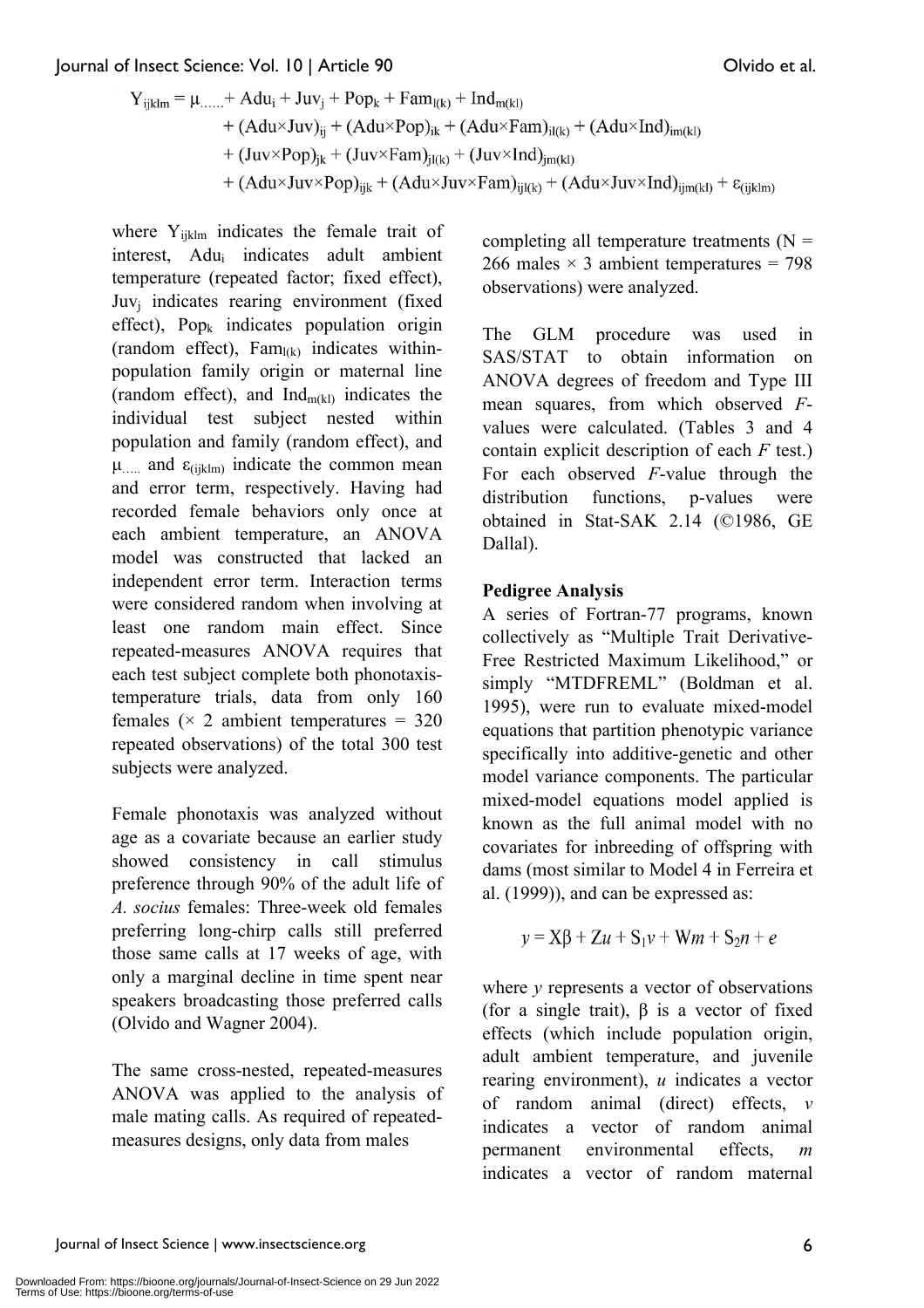(indirect) genetic effects, *n* indicates a vector of random maternal permanent environmental effects, *e* indicates a vector of random residual effects, and  $X$ ,  $Z$ ,  $S_1$ ,  $W$ , and  $S_2$  represent association matrices for fixed, random direct, animal permanent environmental, random indirect, and maternal permanent environmental effects, respectively. (An association matrix ties performance data to particular test subjects and treatment groups, as well as specifies familial relationships.)

To document how juvenile rearing environment might affect estimates of heritability and other proportional variances, separate MTDFREML analyses were performed on spring- and summerreared crickets (even though both rearing groups shared the same pedigree). The pedigree was composed of 1,362 individuals (including grandsires, granddams, sires, and dams) and a total of 752 individuals from the second laboratoryreared generation (446 males and 300 females recorded multiple times) in the cumulative performance data set that was sub-sampled to obtain separate quantitative-

genetic parameter estimates from springversus summer-reared groups. Each MTDFREML session stopped when variance of the simplex algorithm, Var (-  $2\log\Lambda$ ), reached 1 x  $10^{-6}$ . We presumed convergence at a global maximum when both the simplex values and heritability point estimates from consecutive MTDFREML sessions remained unchanged at the second decimal place (LD Van Vleck, personal communication, USDA-ARS, University of Nebraska at Lincoln). For each proportional variance, the 95% confidence interval was approximated as twice the REML standard error of the point estimate, and determined statistical significance when that interval excluded zero. Ferreira et al. (1999) and Boldman et al. (1995) provide more explicit descriptions of MTDFREML programs and their correct implementation. The pedigree and phenotypic data file is available in Appendix 1 online, or upon request to the first author.

#### **Results**

Visual analysis of results from the silent



Journal of Insect Science | www.insectscience.org 7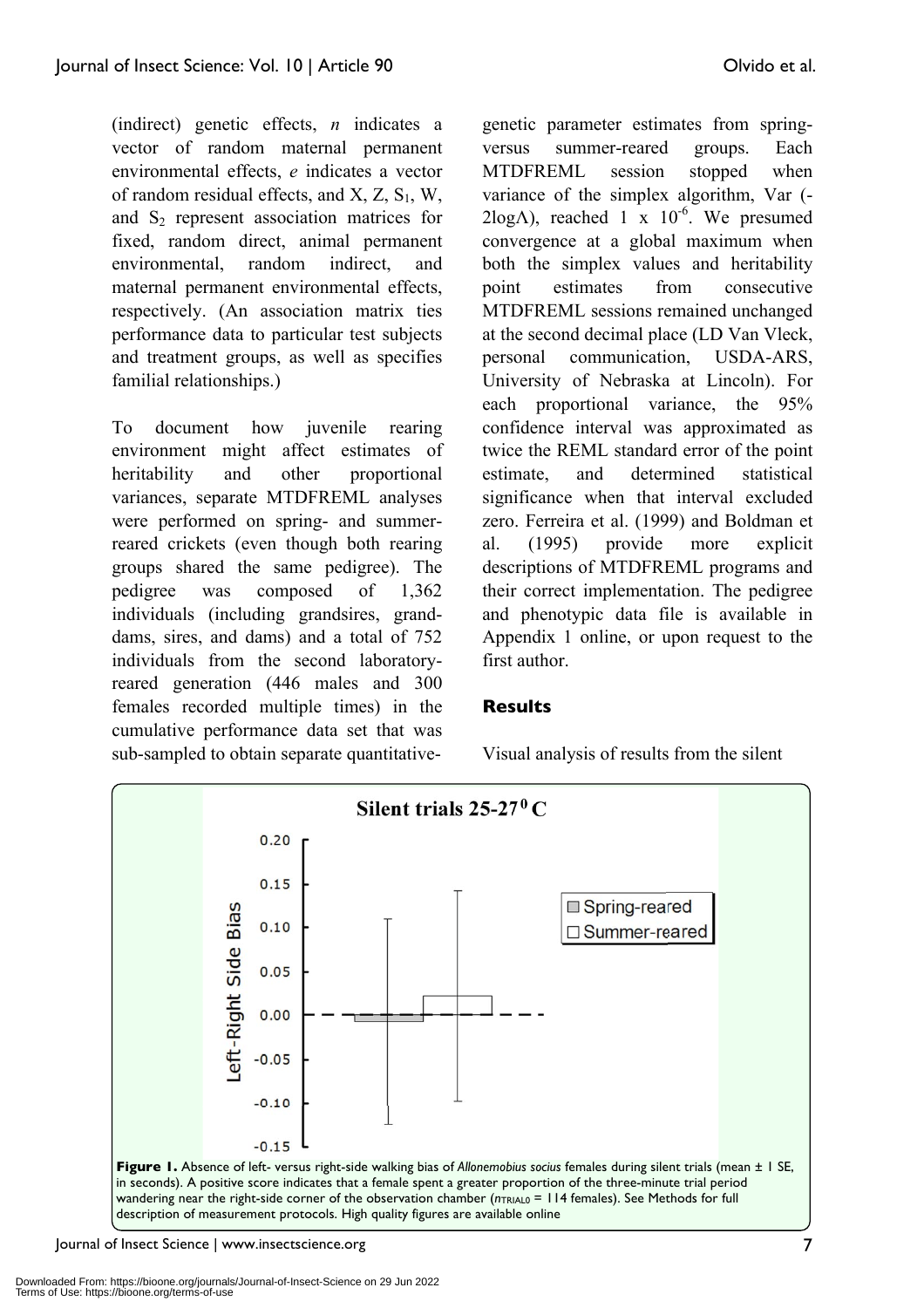trials indicated no left- or right-side walking bias in female *A. socius* used in this study. Regardless of rearing environment, *A. socius* females were as likely to wander near the left corner of the observation chamber as the right corner: walking scores for both spring- and summer-reared females hovered near zero (Figure 1).



**Figure 2.** Environmental effects on *Allonemobius socius* male mating call (mean  $\pm$  1 SE). Full-sibling males were reared in paired treatments as juveniles exclusively under "spring" versus "summer" conditions. Each male's mating call was recorded only once in each of three adult ambient temperatures (*n* = 266 males). Traits codes are *crat*: chirp rate (i.e. number of chirps per second) of male mating call; *ppc*: number of acoustic pulses per chirp of male mating call; *cdur*: chirp duration in seconds of male mating call; *dfrq*: dominant frequency in kilohertz of male mating call. See Methods for full description of trait codes and measurement protocols. High quality figures are available online.

#### **Factors affecting male mating call**

Adult ambient temperature clearly affected all four components of male mating call. Chirp rate and dominant frequency of mating call tended to increase with increasing ambient temperature (Figure 2), though two- and three-way interactions with population origin, rearing environment, family origin, and individual suggest non-linear ambient temperature effects on these two male traits (*crat* and *dfrq* in Table 1, construction of F-test is given in Table 3). On the other hand, chirp duration and number of pulses per chirp significantly varied only with adult temperature (Adu on *cdur* and *ppc* in Table 1), indicating that chirp duration and pulses-per-chirp tend to decline uniformly as ambient temperature increases (Figure 2).

Compared with adult ambient temperature, juvenile rearing environment had considerably less effect on male mating call. Only pulses per chirp registered significant variation due to juvenile rearing environment (Juv on *ppc* in Table 1, construction of F-test in Table 3). The twoway interactions of juvenile rearing environment with adult ambient temperature and with population origin (Adu x Juv and Juv x Pop) appeared statistically non-significant, which supports the consistently higher number of pulses per chirp in spring- versus summer-reared males (Figure 2). Moreover, the significant two-way interaction of juvenile rearing environment and individual on dominant frequency and chirp rate indicated that individuals within families varied nonlinearly across the two rearing environments with respect to these two traits (Juv x Ind on *dfrq* and *crat* in Table 1, construction of F-tests in Table 3).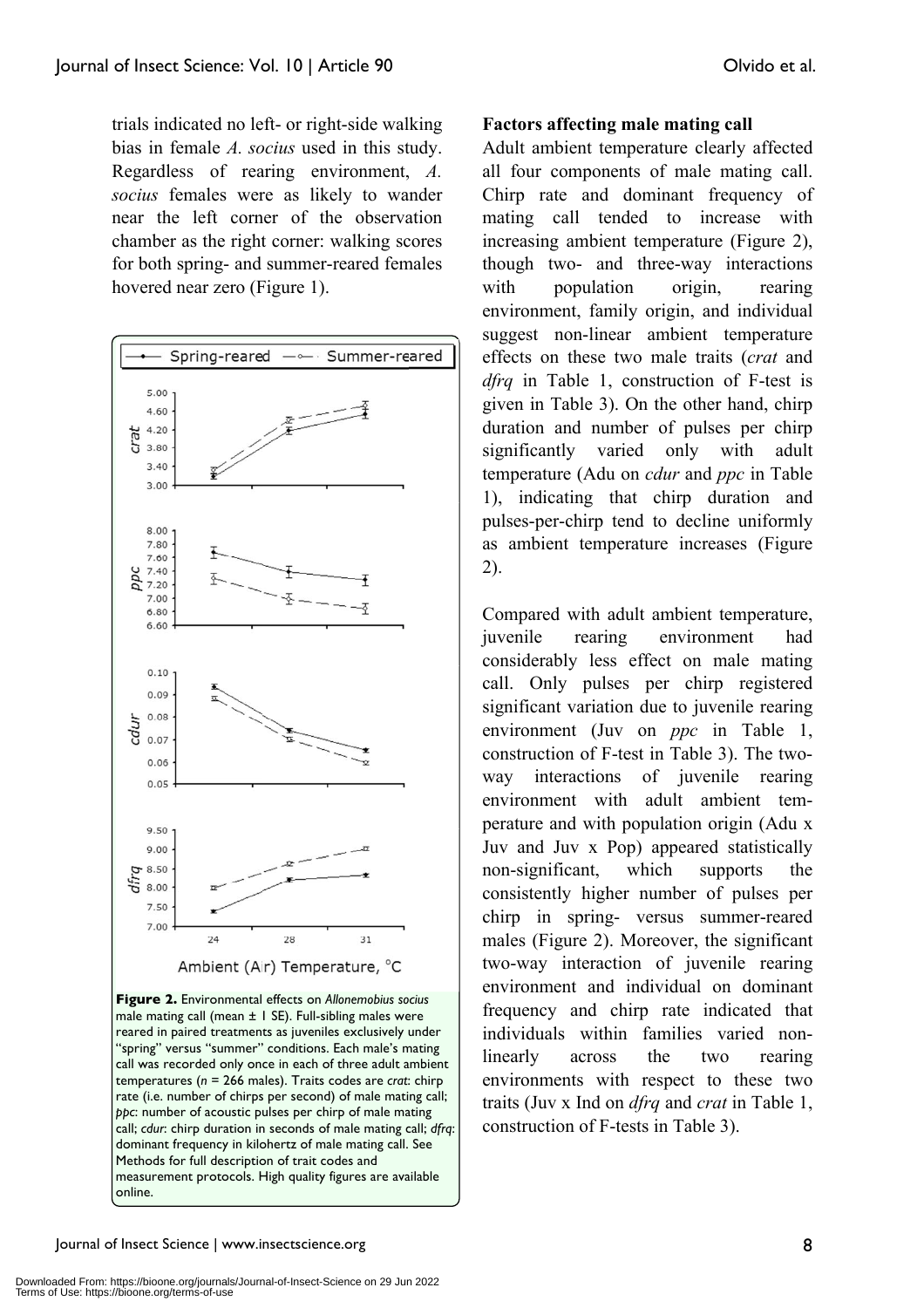| <b>Source of Variation</b>    |           | <b>Relative</b> |            |           |        |              |
|-------------------------------|-----------|-----------------|------------|-----------|--------|--------------|
|                               | crat      | ppc             | cdur       | dfrq      | init   | <i>lngr</i>  |
| <b>Among-Subjects Effects</b> |           |                 |            |           |        |              |
| luvenile environment (luv)    | 0.36      | $1136.36*$      | 2.61       | $8.58 +$  |        | ---          |
| Population origin (Pop)       | 0.13      | $11.33**$       | 18.74 ***  | $8.21***$ | 2.66   | 2.78         |
| luv x Pop                     | 1.28      | 0.01            | 1.91       | 1.09      | ---    | ---          |
| Family origin (Fam)           | $1.93***$ | $1.82***$       | $1.48*$    | $1.38*$   | 0.92   | 1.10         |
| luv x Fam                     | 1.22      | 0.74            | $17.48*$   | 1.39      | 3.90   | 6.67         |
| Individual (Ind)              | 1.66      | 1.73            | 1.85       | $2.77*$   | 0.87   | 0.40         |
| luv x Ind                     | 8.79**    | 2.48            | 0.21       | 120.98*** | 0.36   | 0.46         |
| <b>Within-Subject Effects</b> |           |                 |            |           |        |              |
| Adult environment (Adu)       | $51.71*$  | 59.36*          | $937.31**$ | 388.31**  | 3.05   | $112.51 \pm$ |
| Adu x luv                     | 3.07      | 3.34            | 2.82       | 4.39      |        |              |
| Adu x Pop                     | $3.36*$   | 0.20            | 0.67       | 0.97      | 8.39** | 0+           |
| Adu x luv x Pop               | 0.56      | 0.07            | 0.05       | 0.05      |        |              |
| Adu x Fam                     | 0.97      | 1.03            | 0.95       | 0.93      | 1.20   | 0.87         |
| Adu x luv x Fam               | $3.37*$   | 1.45            | 1.38       | 52.51 *** | 1.02   | 0.62         |
| Adu x Ind                     | $4.7*$    | 1.22            | 1.39       | 40.93***  | 0.81   | 0.46         |

Degrees of freedom and Type III mean squares for each observed F value are given in Tables 3 and 4.

All traits were transformed to their normalized ranks before analysis.

Please refer to Methods for full description of trait codes and measurement protocols.

Numbers in red indicate statistically significant effect.

---, not available; \*P<0.05; \*\*P<0.01; \*\*\*P<0.001; †P=0.104; ‡P=0.060

|                     | <b>NOBS</b> | $V_{P}$  | $h^2 + SE$     | $m^2+SE$       | $c_A^2 + S E$  | $cm2+SE$       | $e^2 + SE$     |
|---------------------|-------------|----------|----------------|----------------|----------------|----------------|----------------|
| "Spring"-Reared     |             |          |                |                |                |                |                |
| crat                | 447         | 77.028   | $0.00 + 0.708$ | $0.24 + 0.019$ | $0.00 + 0.361$ | $0.00 + 0.004$ | $0.71 + 0.067$ |
| ppc                 | 447         | 0.839    | $0.49 + 0.725$ | $0.04 + 0.003$ | $0.00 + 0.369$ | $0.00 + 0.364$ | $0.51 + 0.057$ |
| cdur                | 447         | 104.229  | $0.00 + 0.698$ | $0.20 + 0.016$ | $0.18 + 0.357$ | $0.00 + 0.000$ | $0.58 + 0.063$ |
| dfrq                | 447         | 0.255    | $0.54 + 0.536$ | $0.01 + 0.000$ | $0.00 + 0.281$ | $0.00 + 0.266$ | $0.47 + 0.053$ |
| init                | 211         | 6415.209 | $0.00 + 0.482$ | $0.01 + 0.001$ | $0.01 + 0.296$ | $0.00 + 0.239$ | $0.97 + 0.176$ |
| <b>Ingr</b>         | 211         | 1842.556 | $0.00 + 0.623$ | $0.05 + 0.005$ | $0.00 + 0.358$ | $0.00 + 0.000$ | $0.95 + 0.168$ |
| "Summer"-           |             |          |                |                |                |                |                |
| <b>Reared</b>       |             |          |                |                |                |                |                |
| crat                | 645         | 104.998  | $0.00 + 0.293$ | $0.04 + 0.002$ | $0.15 + 0.159$ | $0.03 + 0.145$ | $0.79 + 0.052$ |
| ppc                 | 645         | 1.235    | $0.00 + 0.428$ | $0.11 + 0.007$ | $0.21 + 0.225$ | $0.06 + 0.214$ | $0.63 + 0.051$ |
| cdur                | 645         | 140.068  | $0.00 + 0.385$ | $0.09 + 0.005$ | $0.22 + 0.203$ | $0.00 + 0.196$ | $0.66 + 0.051$ |
| dfrq                | 645         | 0.440    | $0.00 + 0.559$ | $0.24 + 0.278$ | $0.40 + 0.289$ | $0.00 + 0.000$ | $0.36 + 0.036$ |
| init                | 254         | 4148.592 | $0.01 + 0.567$ | $0.03 + 0.003$ | $0.00 + 0.328$ | $0.00 + 0.000$ | $0.98 + 0.135$ |
| Ingr                | 254         | 2341.948 | $0.03 + 0.481$ | $0.03 + 0.239$ | $0.00 + 0.268$ | $0.00 + 0.000$ | $0.97 + 0.127$ |
| All                 |             |          |                |                |                |                |                |
| <b>Environments</b> |             |          |                |                |                |                |                |
| crat                | 1092        | 93.665   | $0.00 + 0.258$ | $0.08 + 0.004$ | $0.10 + 0.137$ | $0.05 + 0.130$ | $0.77 + 0.041$ |
| ppc                 | 1092        | 1.063    | $0.15 + 0.306$ | $0.01 + 0.001$ | $0.18 + 0.162$ | $0.01 + 0.153$ | $0.60 + 0.039$ |
| cdur                | 1092        | 124.968  | $0.03 + 0.275$ | $0.07 + 0.138$ | $0.21 + 0.146$ | $0.00 + 0.000$ | $0.64 + 0.040$ |
| dfrq                | 1092        | 3.591    | $0.27 + 0.324$ | $0.00 + 0.000$ | $0.27 + 0.172$ | $0.04 + 0.002$ | $0.41 + 0.031$ |
| init                | 465         | 4449.282 | $0.02 + 0.189$ | $0.02 + 0.001$ | $0.00 + 0.142$ | $0.00 + 0.000$ | $0.98 + 0.107$ |
| Ingr                | 465         | 2119.176 | $0.02 + 0.243$ | $0.03 + 0.002$ | $0.00 + 0.164$ | $0.00 + 0.122$ | $0.97 + 0.099$ |

n<sub>OBS</sub>, number of single and repeated observations

V<sub>P</sub>, total phenotypic variance

h2, narrow-sense heritability

m2, maternal genetic effect

cA2, animal permanent environmental effect

cm<sup>2</sup>, maternal permanent environmental effect

e2, residual environmental effect

Point estimates in red are significantly different from zero.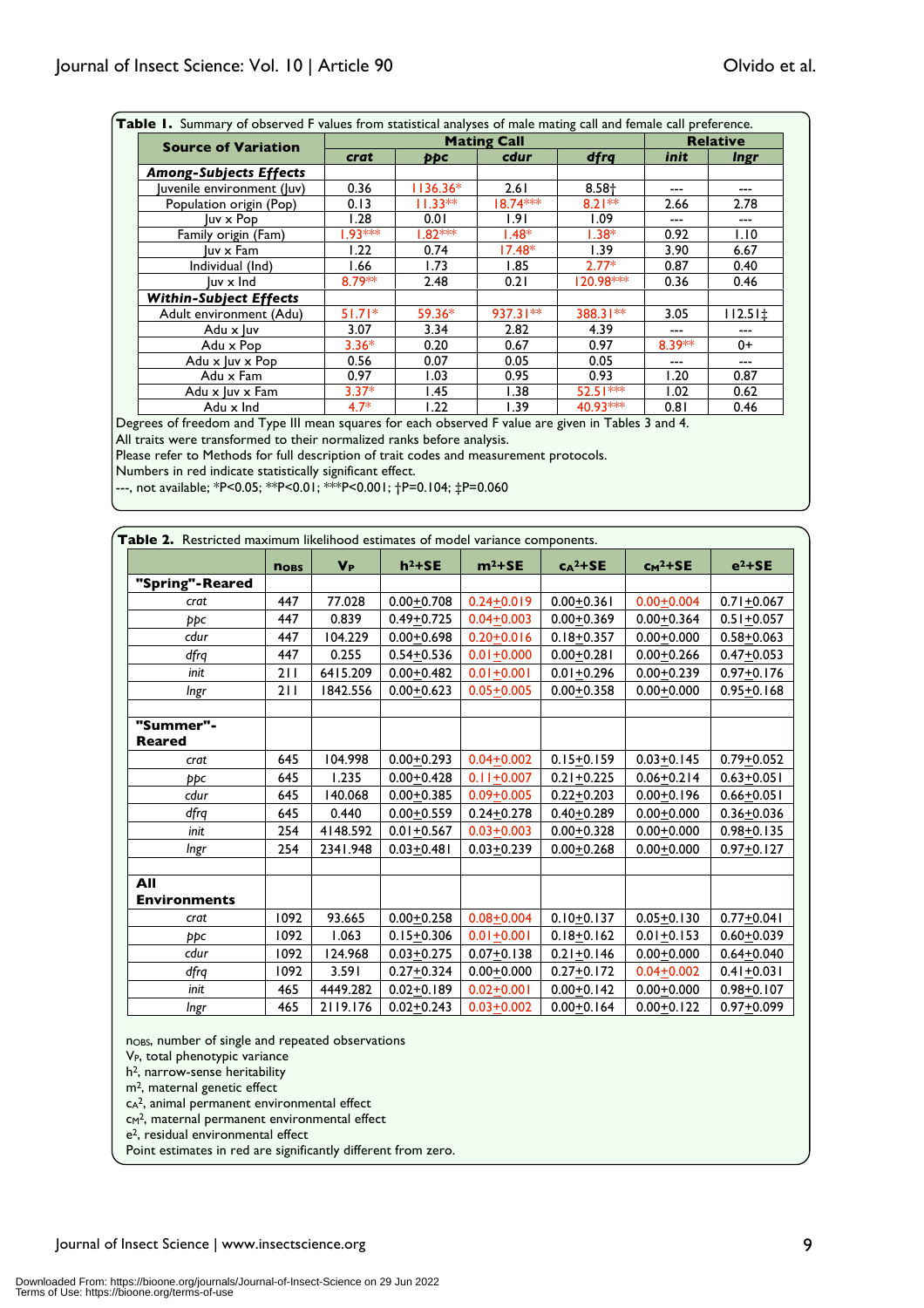Within each population, significant effects of family origin were detected on all four call components, though "family effects" on chirp duration indicated a two-way interaction with juvenile rearing environment (Juv x Fam on *cdur* in Table 1, construction of F-tests in Table 3). Quantitative-genetic analysis revealed that, aside from unexplained (residual) variance sources, maternal genetic factors accounted for an appreciable proportion of this effect, particularly in males reared under "springlike" conditions (m<sup>2</sup> column in Table 2).

None of the male calling song components showed significant heritability  $(h^2)$ . Point estimates reached as high as 54% of total phenotypic variation, as in the case for dominant frequency (*dfrq*) in spring-reared males, but were obscured by large standard errors (Table 2).

# **Factors affecting female response to mating call**

Adult ambient temperature, as a main factor, had no consistent effect on female relative preference. The mostly positive *init* scores across the two ambient (adult) temperatures indicated that females initially associated with the "hot" call stimulus (Figure 3, upper panel). However, variation

in a test subject's initial choice across the two adult temperature treatments was not statistically significant (Adu on *init* in Table 1, construction of F-tests in Table 4). The significant interaction between adult ambient temperature and population origin (Adu x Pop on *init* in Table 1, construction of F-tests in Table 4) indicated that females from the two sample populations approached the "hot" call stimulus in a nonlinear and inconsistent manner.

Similarly, at both 24º C and 31º C, test subjects from either rearing environment tended to spend more time near the "cold" call stimulus than the alternative stimulus: The majority of *lngr* scores were negative, with such loitering behavior appearing more pronounced for summer-reared females (Figure 3, lower panel). However, the effect of ambient temperature on *lngr* scores was only marginally significant (Adu on *lngr* in Table 1, construction of F-tests in Table 4).

There was no effect of population or family origins on female relative preferences (Table 1, construction of F-tests in Table 4). Quantitative-genetic analyses on either *init* or *lngr* scores indicated no significant variance other than that from maternal

| Table 3. Degrees of freedom (DF) and Type III mean squares (MS) used to analyze male mating call. |                |         |                    |          |         |                        |                                        |  |
|---------------------------------------------------------------------------------------------------|----------------|---------|--------------------|----------|---------|------------------------|----------------------------------------|--|
| <b>Source of</b>                                                                                  |                |         | <b>Type III MS</b> |          |         |                        | <b>F-Test Terms</b>                    |  |
| <b>Variation</b>                                                                                  | <b>DF</b>      | crat    | ppc                | cdur     | dfrq    | <b>Numerator</b>       | <b>Denominator</b>                     |  |
| Adult environment                                                                                 |                |         |                    |          |         |                        |                                        |  |
| (Adu)                                                                                             | 2              | 93.0417 | 6.4331             | 167.1210 | 83.8956 | <b>MS</b> Adu          | MSAdu*Pop                              |  |
| Juvenile environment                                                                              |                |         |                    |          |         |                        |                                        |  |
| (luv)                                                                                             |                | 0.5843  | 13.4525            | 3.7793   | 9.1469  | MS <sub>luv</sub>      | $MS_{\text{Juv}^* \text{Pop}}$         |  |
| Population origin (Pop)                                                                           |                | 0.1596  | 22.8136            | 14.2592  | 9.6447  | <b>MS</b> Pop          | MS <sub>Fam</sub>                      |  |
| Family origin (Fam)                                                                               | 130            | 1.2687  | 2.0136             | 0.7608   | 1.1753  | MS <sub>Fam</sub>      | MS <sub>Ind</sub>                      |  |
| Individual (Ind)                                                                                  | 113            | 0.6570  | 1.1069             | 0.5151   | 0.8486  | MS <sub>Ind</sub>      | MSAdu*Juv*Ind                          |  |
| Adu x Juv                                                                                         | 2              | 0.6838  | 0.1589             | 0.0380   | 0.0643  | MSAdu*Juv              | MSAdu*Juv*Pop                          |  |
| Adu x Pop                                                                                         | $\mathbf{2}$   | 1.7993  | 0.1084             | 0.1783   | 0.2161  | MS <sub>Adu</sub> *Pop | $MS_{Adu*Fam}$                         |  |
| Adu x Fam                                                                                         | 260            | 0.5357  | 0.5553             | 0.2672   | 0.2222  | $MS_{\text{Adu*Fam}}$  | MSAdu*Ind                              |  |
| Adu x Ind                                                                                         | 226            | 0.5532  | 0.5389             | 0.2808   | 0.2389  | MS <sub>Adu*Ind</sub>  | MSAdu*Juv*Ind                          |  |
| luv x Pop                                                                                         |                | 1.6208  | 0.0118             | 1.4499   | 1.0666  | $MSluv*Pop$            | $MS_{\text{Juv*Fam}}$                  |  |
| luv x Fam                                                                                         | 15             | 1.2687  | 0.8173             | 0.7608   | 0.9814  | $MSluv*Fam$            | $MS_{\text{Juv*Ind}}$                  |  |
| luv x Ind                                                                                         | 3              | 1.0358  | 1.0990             | 0.0435   | 0.7060  | $MSluv*Ind$            | MSAdu*Juv*Ind                          |  |
| Adu x Juv x Pop                                                                                   | $\overline{2}$ | 0.2229  | 0.0476             | 0.0135   | 0.0146  | MSAdu*Juv*Pop          | MSAdu*Juv*Fam                          |  |
| Adu x Juv x Fam                                                                                   | 30             | 0.3965  | 0.6417             | 0.2790   | 0.3064  | MSAdu*Juv*Fam          | MSAdu <sup>*</sup> Juv <sup>*Ind</sup> |  |
| Adu $x$ Juv $x$ Ind (Error)                                                                       | $\overline{0}$ | 0.1178  | 0.4426             | 0.2027   | 0.0058  | MSAdu*Juv*Ind          | ---                                    |  |
| ---, not available or not applicable                                                              |                |         |                    |          |         |                        |                                        |  |

Journal of Insect Science | www.insectscience.org 10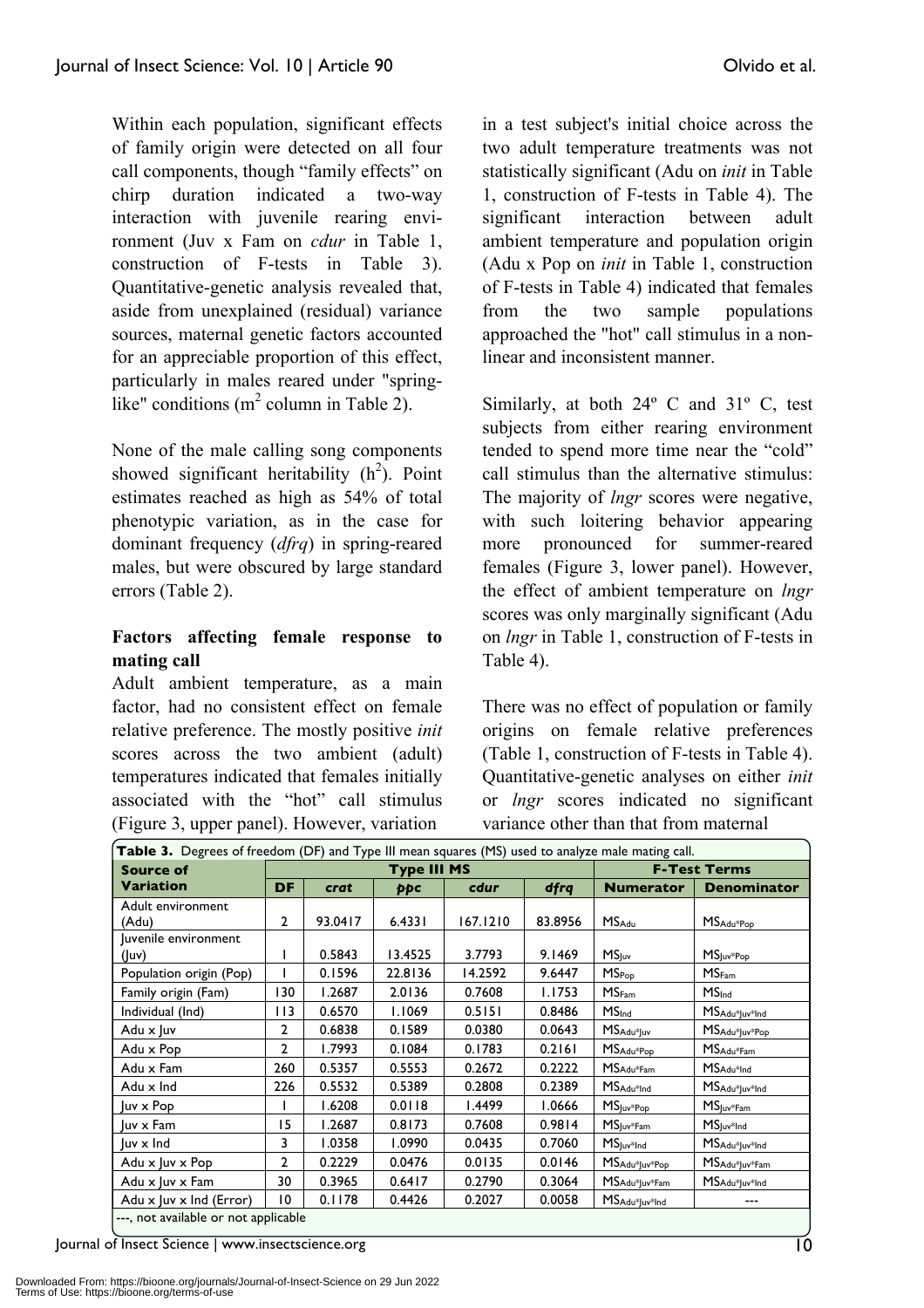genetic factors (m<sup>2</sup> column for *init* and *lngr* in Table 2) and apart from large residual variation ( $e^2$  column in Table 2). However, these maternal genetic effects were small, accounting for no more than 5% of total phenotypic variance for either female trait, i.e.  $m^2$  < 0.05 for either *init* or *lngr* score in either environment (Table 2).

# **Discussion**

As the initial step in a complex reproductive repertory, female response towards male sexual signals provides the impetus for assortative mating and, hence, evolution of SMRS (Kirkpatrick 1982). While mate recognition in *A. socius* and other orthopterans likely involves other sensory modalities (Tregenza and Wedell 1997; Mullen et al. 2007), females generally recognize species-specific acoustic signals (Walker 1957; Olvido and Wagner 2004), though it remains less clear why between-species mating still occurs (Andersson 1994; Marler and Ryan 1997) or how exactly sexual choosiness and premating isolation might evolve within a species (Etges et al. 2007). More troubling, perhaps, is the finding from this study that different methods of quantifying female preference for call stimuli appear to yield diametrically different results (note the

mostly positive *init* scores, suggesting relative preference for "hot" call stimulus across ambient temperatures, and the mostly negative *lngr* scores, suggesting relative preference for "cold" call stimulus across ambient temperatures (Figure 3) further illustrating the complexity of interpreting female responses to male mating call. Nonetheless, it is clear that environmental variation affects pre-mating behaviors in this species, and might explain in part the naturally occurring hybridization between *A. socius* and its more northern congener, *A. fasciatus*.

# **Environmental effects on male calling behavior**

Though causing an apparent shift in mating call reaction norms, rearing environment, when compared with ambient temperature, had a small effect on the *A. socius* mating call. Across different taxa, variation in juvenile characteristics often translates to increased variation in the adult stage (Dingle 1996; Raff 1996; Walker 2000; Hebets 2003). And given the wellestablished correlation between ambient temperature and chirp rate of cricket mating calls (since Brooks 1882; Dolbear 1897; and until this study) (Figure 1), significant effects of juvenile environment were detected on only one of the four mating call

| Table 4. Degrees of freedom (DF) and Type III mean squares (MS) used to analyze female call preference. |                    |             |             |                               |                                                 |  |
|---------------------------------------------------------------------------------------------------------|--------------------|-------------|-------------|-------------------------------|-------------------------------------------------|--|
| <b>Source of Variation</b>                                                                              | <b>Type III MS</b> |             |             | <b>F-Test Terms</b>           |                                                 |  |
|                                                                                                         | <b>DF</b>          | <i>init</i> | <b>Ingr</b> | <b>Numerator</b>              | <b>Denominator</b>                              |  |
| Adult environment (Adu)                                                                                 |                    | 19.0824     | 0.1312      | <b>MS</b> Adu                 | $MS_{Adu*Pop}$                                  |  |
| luvenile environment                                                                                    |                    |             |             |                               |                                                 |  |
| (luv)                                                                                                   |                    | 0.4614      | 0.0872      | MS <sub>luv</sub>             | $MSjuv*Pop$                                     |  |
| Population origin (Pop)                                                                                 |                    | 1.6348      | 2.7899      | $MS_{\text{Pop}}$             | MS <sub>Fam</sub>                               |  |
| Family origin (Fam)                                                                                     | 86                 | 0.6149      | 1.0033      | MS <sub>Fam</sub>             | <b>MS</b> Ind                                   |  |
| Individual (Ind)                                                                                        | 58                 | 0.6665      | 0.9121      | MS <sub>Ind</sub>             | MS <sub>Adu<sup>*</sup>Juv<sup>*Ind</sup></sub> |  |
| Adu x luv                                                                                               |                    | 0.0625      | 4.1321      | MSAdu*Juv                     | MSAdu*Juv*Pop                                   |  |
| Adu x Pop                                                                                               |                    | 6.2636      | 0.0012      | $MS_{\text{Adu}^*\text{Pop}}$ | $MS_{Adu*Fam}$                                  |  |
| Adu x Fam                                                                                               | 86                 | 0.7465      | 0.9095      | $MSAdu*Fam$                   | MS <sub>Adu<sup>*</sup>Ind</sub>                |  |
| Adu x Ind                                                                                               | 58                 | 0.6197      | 1.0426      | $MS_{Adu*Ind}$                | MS <sub>Adu<sup>*</sup>Juv<sup>*</sup>Ind</sub> |  |
| luv x Pop                                                                                               | $\mathbf 0$        |             | ---         | MSjuv*Pop                     | $MS_{\text{Juv*Fam}}$                           |  |
| luv x Fam                                                                                               | 6                  | 1.0814      | 1.2353      | $MS_{\text{Juv*Fam}}$         | $MS_{\text{Juv*Ind}}$                           |  |
| luv x Ind                                                                                               |                    | 0.2774      | 0.1852      | $MSluv*Ind$                   | MS <sub>Adu<sup>*</sup>Juv<sup>*Ind</sup></sub> |  |
| Adu x luv x Pop                                                                                         | 0                  | ---         | $---$       | MSAdu*Juv*Pop                 | MSAdu*Juv*Fam                                   |  |
| Adu x Juv x Fam                                                                                         | 6                  | 0.7791      | 1.4050      | MSAdu*Juv*Fam                 | MSAdu*Juv*Ind                                   |  |
| Adu $x$ Juv $x$ Ind (Error)                                                                             |                    | 0.7626      | 2.2659      | MSAdu*Juv*Ind                 | ---                                             |  |

---, not available or not applicable

Journal of Insect Science | www.insectscience.org 11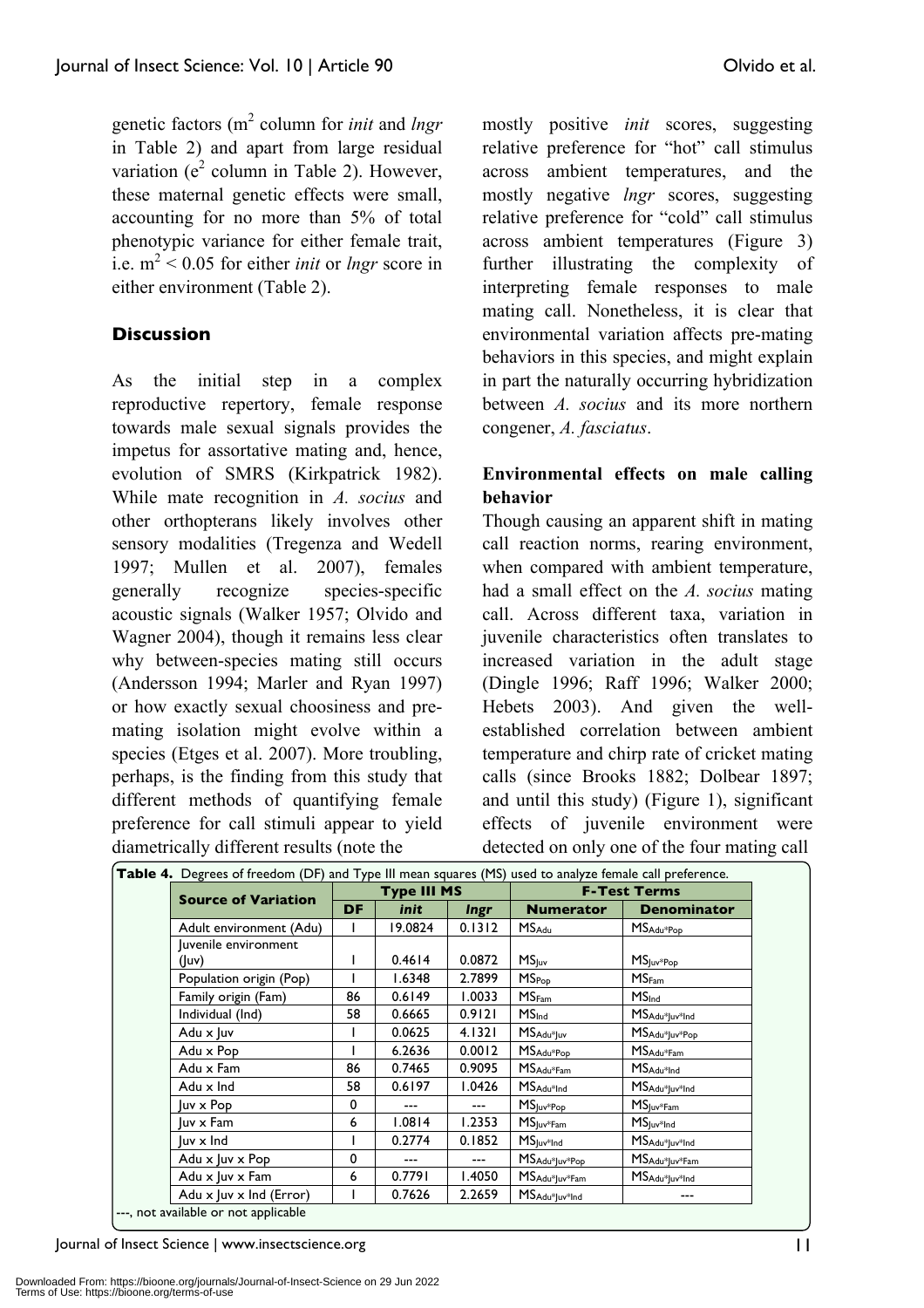components: pulses per chirp (*ppc* in Table 1) of summer-reared males appeared consistently lower than in their springreared full siblings (Figure 2). Failure to detect more widespread and pronounced juvenile environmental effects is most likely due to using a weak statistical test. A single degree of freedom in a repeatedmeasures ANOVA appears insufficient to detect relatively subtle adult phenotypic variation caused by variation in juvenile environment. It is also possible that any

effect of juvenile environment may have "decayed" over the adult lifespan of the test subjects (Grace and Shaw 2004). Future studies should consider including more than two experimental levels of juvenile environment and a more precise accounting for adult age.

That juvenile environment did not fundamentally alter the shape of mating call reaction norms suggests physiological constraints on calling behavior, perhaps a reflection of expressed physiology-related genes that maintain the nature of a population- or even species-specific mating signal. Past studies on this and other gryllids have reported significant heritability of mating call components (Hedrick 1988; Webb and Roff 1992; Mousseau and Howard 1998) thus indicating a genetic basis for variation in such signaling traits. The current study, however, failed to detect heritable variation in all four mating call components (Table 2). Given the apparent absence of additive genetic variation in mating call components in this study, any attempt at estimating heritability of reaction norms for mating call seemed pointless. Future investigation into heritability of reaction norms will require far larger sample sizes and more extensive pedigrees than those reported here.

Family origin appears to be another major factor in male calling behavior, as it was significant for all four male mating call components (Table 1). The significant interaction of family origin and rearing environment on chirp duration (Juv x Fam on *cdur* in Table 1) suggested that, in terms of variation in chirp duration, males from different maternal lines respond nonuniformly to variation during their juvenile stages.

The quantitative genetic analysis revealed some "maternal genetic effects" (Table 2) on male mating call, i.e. heritable traits of mothers that shape offspring environment, which in turn affects male mating call. Given the absence of direct parental care in *A. socius*, any maternal genetic effect on mating call must be of a remote nature, e.g. maternal genes that affect the embryonic environment, including maternal gene products transferred into eggs (Yamashita 1996; Saino et al. 2005) and/or maternal choice of oviposition substrate (to the extent that oviposition behaviors are genetically determined). At present, however, it is not clear how the embryonic environment of *A. socius* might normally affect behavior manifested in its other lifecycle stages. Further investigation to quantify *A. socius* egg "quality" and maternal oviposition behavior certainly seems warranted.

# **Environmentally mediated variation in female phonotaxis**

Ambient temperature can affect *A. socius* female response to male mating call. Aside from their increased locomotory activity at higher temperatures, free-walking females tended to move toward the fast-chirp call stimulus much more quickly when observed at 24° C than at 31° C (Figure 3, top panel), though the difference in approach times between these two temperature treatments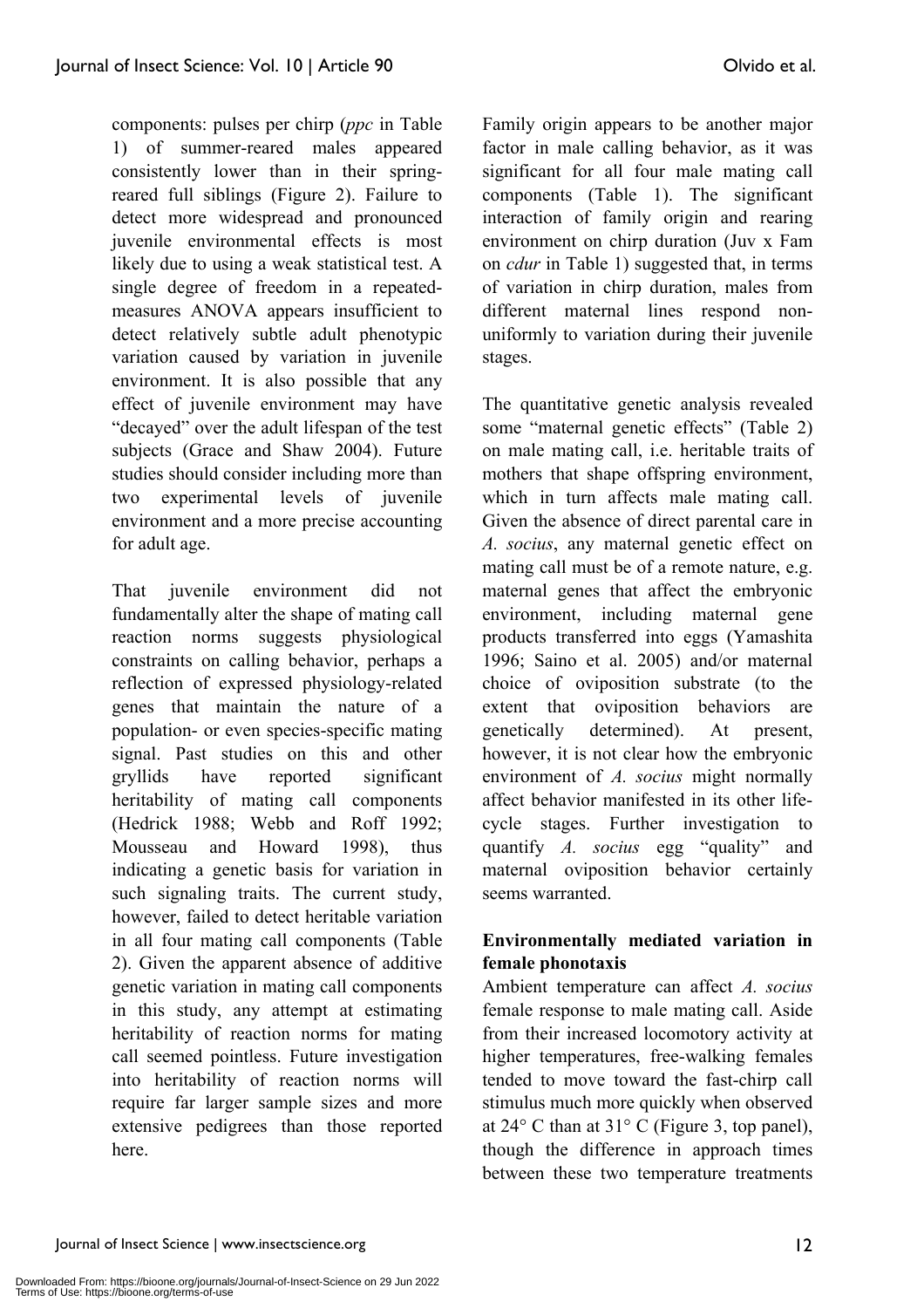was not statistically significant (Table 1). And then, on any given trial, a female may abandon its first-chosen stimulus - a previously undocumented behavior - to spend significantly more time in the vicinity of the other, lower chirp-rate call (Figure 3, bottom panel).

Why *A. socius* females would show such a level of "acoustic promiscuity" is not clear. Searching for prospective mates, while apparently not physiologically costly to *A. socius* females, may prove costly in terms of increased predation risk (Walker and Masaki 1989). For example, most of the field collections prior to sorting and species identification contained various grounddwelling spiders (presumably, *Lycosa* sp.)

as by-catch. These large and fast-moving spiders seem capable of preying successfully on females that phonotactically locate prospective mates, though such predatory behavior was not observed when spiders were in accidentally prolonged confinement in the field-collected *A. socius* colonies.

Similarly, attraction to both fast-chirp and long-chirp stimuli in *A. socius* females may reflect a series of decisions that females make about a prospective mate. Perhaps females assess mate quality based on chirp rate (slow- versus faster-chirp mating calls) before further assessing mate quality based on chirp duration (short- versus long-chirp mating calls). Females may be attracted to multiple components of male mating call



Journal of Insect Science | www.insectscience.org 13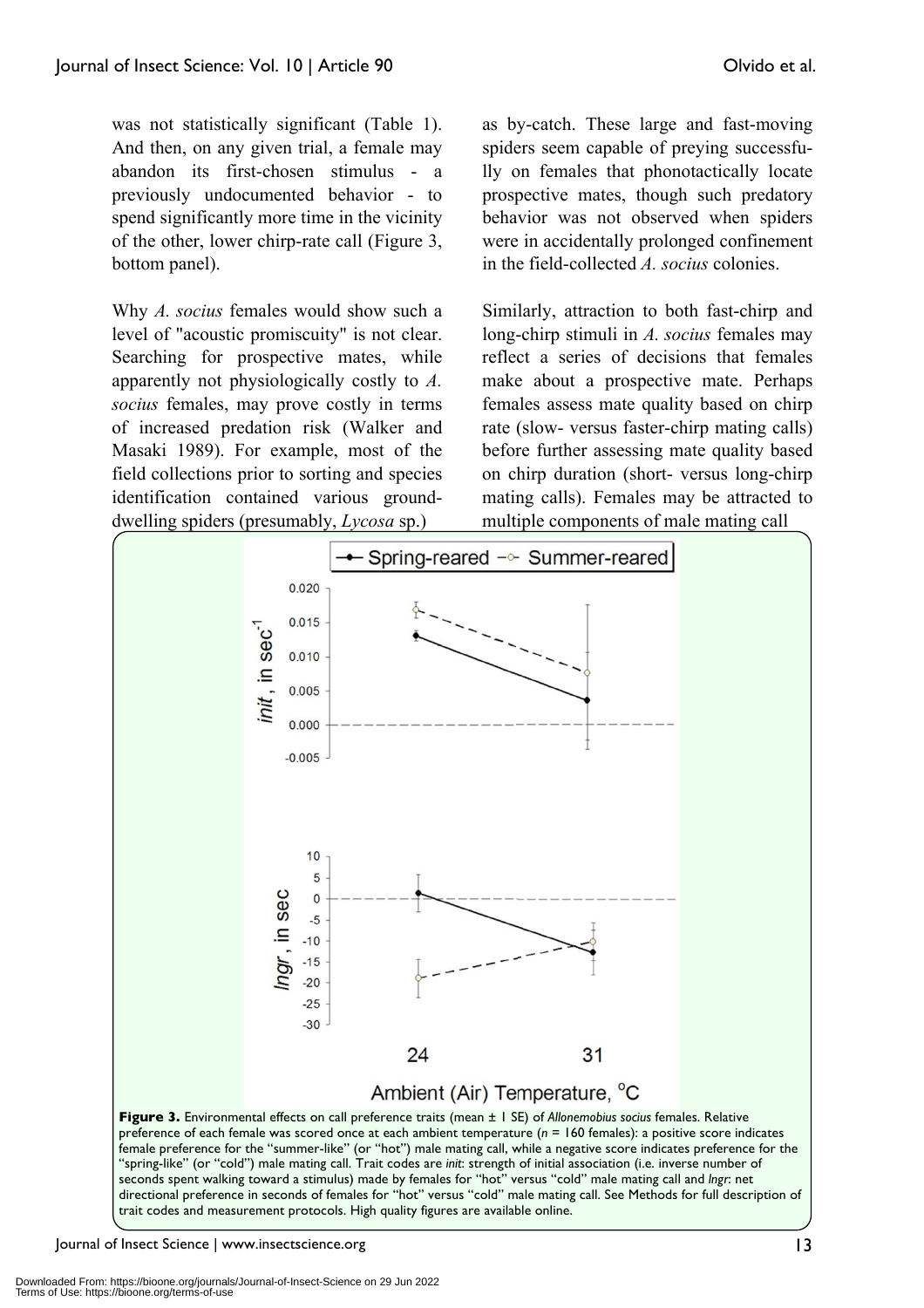because different male traits provide independent and/or complementary information about fitness benefits (Wagner and Basolo 2007 and references therein). An earlier study of *A. socius* preference functions (Olvido and Wagner 2004) indicated that females generally associate with longer-chirp stimuli (i.e the "springlike" mating call stimulus in this study) and were less apt to associate with stimuli varying only in chirp rate. To the best of our knowledge, however, no previous study explored stimulus response in terms of the rate at which test subjects approach a given call stimulus, and thus cannot explain the lack of consistency between acoustic preference measured as approach behavior and acoustic preference measured as association behavior. In short, neither ambient temperature nor rearing environment explains why *A. socius*

females approached the faster-chirp call stimulus sooner than the slow-chirp call and later preferred to associate with the longerchirp call stimulus over the short-chirp alternative (Figure 3). Future studies should investigate more closely the relationship between female stimulus approach and association behaviors, as well as identify the relative importance of components, i.e. beyond chirp rate and chirp duration (Olvido and Wagner 2004) of *A. socius* mating call.

# **On hybridization between** *A. socius* **and**  *A. fasciatus*

The persistence of natural hybrids produced from matings between *A. socius* and its more northern congener, *A. fasciatus*, continues to puzzle biologists. If intraspecific matings result in the highest possible offspring fitness (e.g. Groot et al. 2005), then why do *A. socius* females continue to mate with closely related heterospecifics? Furthermore, conspecific sperm precedence (Howard and Waring

1991) along with high population numbers, abundance of mobile individuals, many capable of long-distance flight in the wild (AO, personal observation), and widespread distribution (Marshall 2004) all indicate potential selection for intraspecific matings and selection against interspecific matings. So, why don't *A. socius*-*A. fasciatus* hybrids disappear from natural populations (Britch et al. 2001)?

One plausible explanation is that contemporary selection cannot yet suppress behaviors that lead to interspecific matings, at least in *A. socius*. An earlier study of individual preference functions established unequivocally the importance of the chirp structure of *A. socius* mating calls. Female *A. socius* responded positively to variation in *A. socius* mating calls and did not associate with the mating call typical of a sympatric trilling species, *Allonemobius tinnulus* (Olvido and Wagner 2004). The current study suggests that *A. socius* females normally approach conspecific mating calls, but will likely leave an *A. socius* male for a nearby *A. fasciatus* male, which produces a longer-chirp mating call (as estimated from Mousseau and Howard 1998). Thus, the current findings suggest that relatively promiscuous or confused *A. socius* females initiate interspecific matings and subsequently produce most of the naturally occurring hybrids, though similar promiscuity or confusion in *A. fasciatus* females expanding their range southward into *A. socius* populations cannot be ruled out. The northward range expansion of *A. socius* (Britch et al. 2001) seems more consistent with the former idea, however. Future studies should compare mating-call preference functions of *A. socius* females with those of *A. fasciatus* females.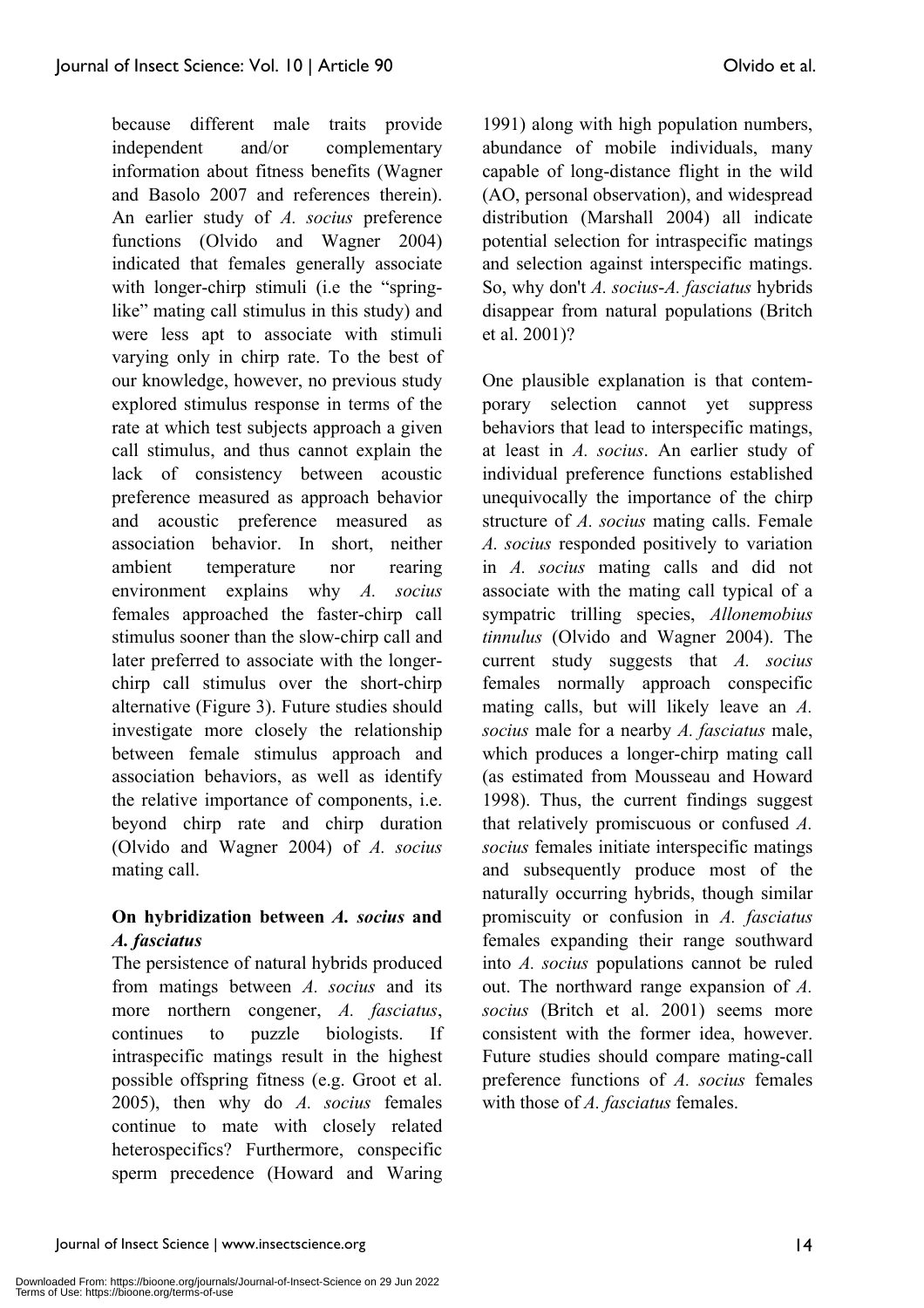# **Acknowledgements**

We thank Sejal Shah, Greg Cauthen, Emmet Maas, and David Perry for helping with cricket husbandry and collecting behavioral data. Dale Van Vleck (USDA-ARS) provided invaluable consultation and technical support for MTDFREML. Ken Fedorka, Eilleen Lawson, LaReesa Wolfenbarger, John McCarty, Fred Nijhout, and several anonymous reviewers greatly improved earlier presentations of this work. This work was supported by National Science Foundation (U.S.A.) research grants to T.A.M., and by an Animal Behavior Society grant, Ford Foundation pre-doctoral fellowship, and National Science Foundation (U.S.A.) post-doctoral fellowship to A.E.O.

#### **References**

Andersson MB. 1994. *Sexual Selection*. Princeton University Press.

Boldman KG, Kriese LA, Van Vleck LD, Van Tassell CP, Kachman SD. 1995. *A Manual for use of MTDFREML. A Set of Programs to Obtain Estimates of Variances and Covariances* [Draft]. United States Department of Agriculture, Agricultural Research Service.

Bonduriansky R. 2001. The evolution of male mate choice in insects: A synthesis of ideas and evidence. *Biological Reviews* 76: 305-339.

Britch SC, Cain ML, Howard DJ. 2001. Spatio-temporal dynamics of the *Allonemobius fasciatus-A. socius* mosaic hybrid zone: A 14-year perspective. *Molecular Ecology* 10: 627-638.

Brooks MW. 1882. Influence of temperature on the chirp of the cricket. *Popular Science Monthly* 20: 268.

Conover WJ. 1999. *Practical Nonparametric Statistics*, 3rd edition. John Wiley and Sons.

Dingle H. 1996. *Migration: The biology of life on the move*. Oxford University Press.

Dobzhansky Th. 1937. Genetics and the origin of species. Columbia University Press.

Dolbear AE. 1897. The cricket as a thermometer. *The American Naturalist* 31: 970-971.

Etges WJ, de Oliveira CC, Gragg E, Ortíz-Barrientos D, Noor MAF, Ritchie MG. 2007. Genetics of incipient speciation in *Drosophila mojavensis*. I. Male courtship song, mating success, and genotype x environment interactions. *Evolution* 61: 1106-1119.

Ferreira GB, MacNeil MD, Van Vleck LD. 1999. Variance components and breeding values for growth traits from different statistical models. *Journal of Animal Science* 77: 2641-2650.

Grace JL, Shaw KL. 2004. Effects of developmental environment on signalpreference coupling in a Hawaiian cricket. *Evolution* 58: 1627-1633.

Groot AT, Horovitz JL, Hamilton J, Santangelo RG, Schal C, Gould F. 2005. Experimental evidence for interspecific directional selection on moth pheromone communication. *Proceedings of the National Academy of Sciences U.S.A.* 103: 5858-5863.

Hebets EA. 2003. Subadult experience influences adult mate choice in an arthropod: Exposed female wolf spiders prefer males of a familiar phenotype. *Proceedings of the National Academy of Sciences U.S.A.* 100: 13390-13395.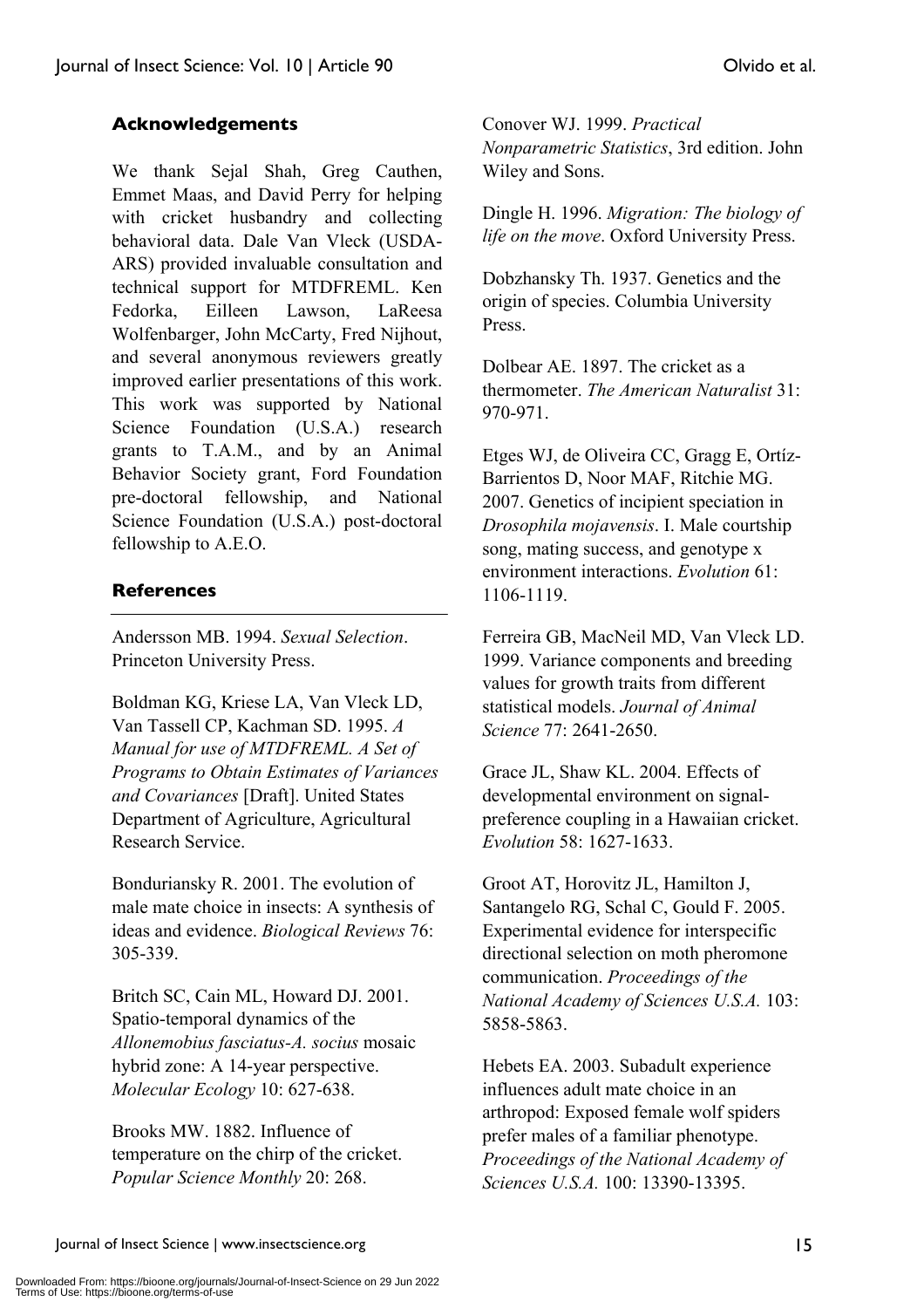Hedrick AV. 1988. Female choice and the heritability of attractive male traits: An empirical study. *The American Naturalist* 132: 267-276.

Howard DJ, Furth DG. 1986. Review of the *Allonemobius fasciatus* (Orthoptera, Gryllidae) complex with the description of two new species separated by electrophoresis, songs, and morphometrics. *Annals of the Entomological Society of America* 79: 472-481.

Howard DJ, Waring GL. 1991. Topographic diversity, zone width, and the strength of reproductive isolation in a zone of overlap and hybridization. *Evolution* 45: 1120-1135.

Kirkpatrick M. 1982. Sexual selection and the evolution of female choice. *Evolution* 36: 1-12.

Lloyd JE. 1984. On deception, a way of all flesh, and firefly signaling and sytematics. In: Dawkins R, Ridley M, editors. *Oxford Surveys in Evolutionary Biology* Vol. 1. pp. 48-54. Oxford University Press.

Marler CA, Ryan MJ. 1997. Origin and maintenance of a female mating preference. Evolution 51: 1244-1248.

Marshall JL. 2004. The *Allonemobius-Wolbachia* host-endosymbiont system: Evidence for rapid speciation and against reproductive isolation driven by cytoplasmic incompatibility. *Evolution* 58: 2409-2425.

Mousseau TA. 1991. Geographic variation in maternal-age effects on diapause in a cricket. *Evolution* 45: 1053-1059.

Mousseau TA, Howard DL. 1998. Genetic variation in cricket calling song across a hybrid zone between two sibling species. *Evolution* 52: 1104-1110.

Mousseau TA, Roff DA. 1995. Genetic and environmental contributions to geographic variation in the ovipositor length of a cricket. *Ecology* 76: 1473-1482.

Mousseau TA, Roff DA. 1989. Adaptation to seasonality in a cricket: Patterns of phenotypic and genotypic variation in body size and diapause expression along a cline in season length. *Evolution* 43: 1483-1496.

Mullen SP, Mendelson TC, Schal C, Shaw KL. 2007. Rapid evolution of cuticular hydrocarbons in a species radiation of acoustically diverse Hawaiian crickets (Gryllidae: Trigonidiinae: Laupala). *Evolution* 61: 223-231.

Olvido AE, Mousseau TA. 1995. Effect of rearing environment on calling-song plasticity in the striped ground cricket. *Evolution* 49: 1271-1277.

Olvido AE, Wagner Jr WE. 2004. Signal components, acoustic preference functions and sexual selection in a cricket. *Biological Journal of the Linnean Society* 83: 461-472.

Paterson HEH. 1985. The recognition concept of species. In: Vrba ES, editor. *Species and Speciation*. pp. 21-29. Transvaal Museum.

Saino N, Ferrari RP, Romano M, Martinelli R, Lacroix A, Gil D, Møller AP. 2006. Maternal allocation of androgens and antagonistic effects of yolk androgens on sons and daughters. *Behavioral Ecology* 17: 172-181.

Tregenza T, Wedell N. 1997. Definitive evidence for cuticular pheromones in a cricket. *Animal Behaviour* 54: 979-984.

Veech JA, Benedix Jr JH, Howard DJ. 1996. Lack of mating call displacement between two closely related ground crickets. *Evolution* 50: 1982-1989.